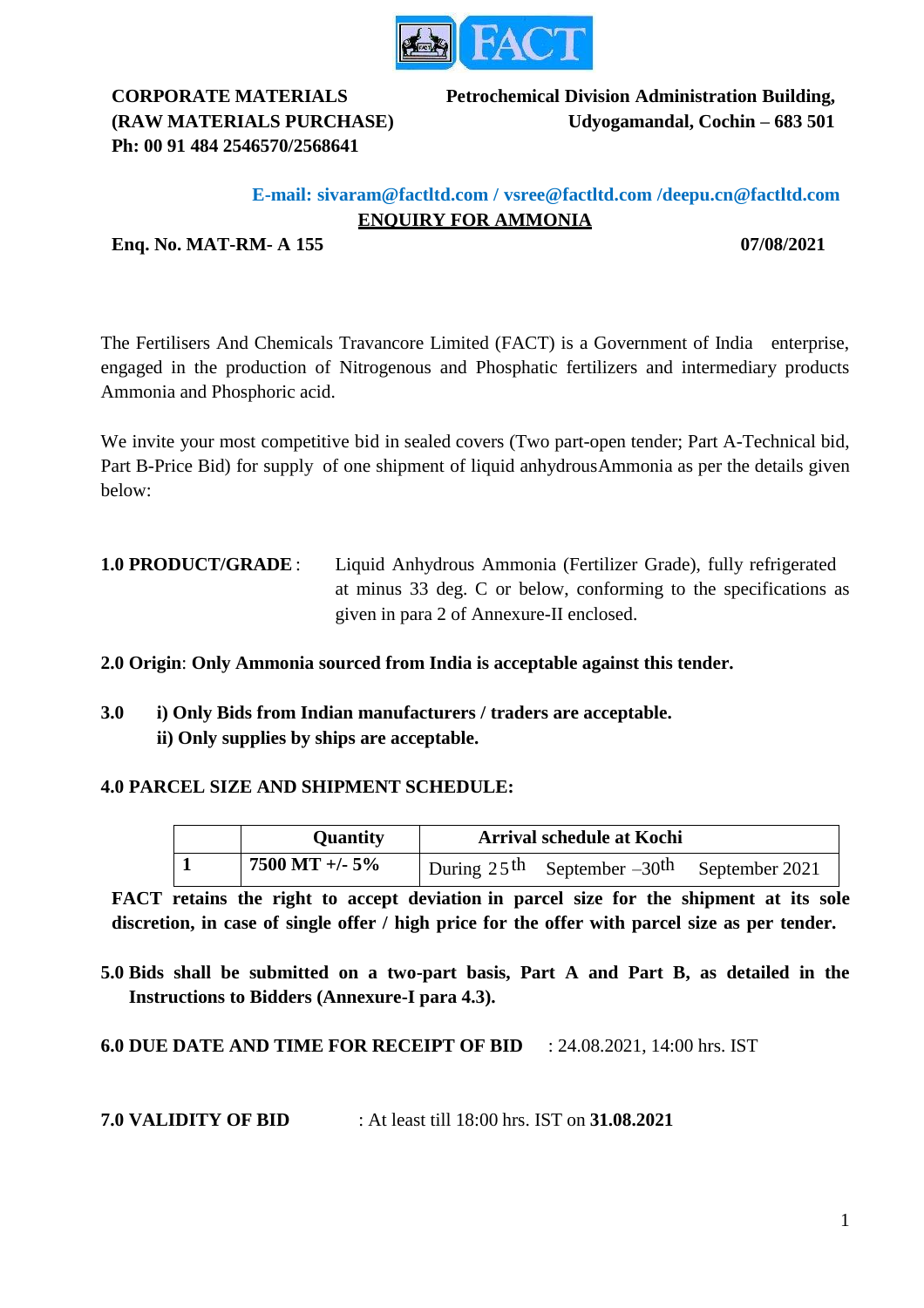

## **7.0 PRE-QUALIFICATION CRITERIA:**

The Vendor shall be either:

a**) Manufacturer of Ammonia**, who should have:

i) Facilities to produce at least 50,000 MT Ammonia per annum. Copy of document (such as Catalogue etc.) showing facilities and quality/analysis report showing all parameters as per FACT specifications of Ammonia, duly attested by the Manufacturer's authorized signatory shall be furnished as documentary evidence.

ii) Experience in supply of at least two shipments of a total quantity of not less than 10000 MT Ammonia on CFR basis during any one of the preceding three years as on the date of submission of offer. Copies of Purchase Orders/BL's / Invoices for the supplies, duly attested by the Manufacturer's authorized signatory shall be furnished as documentary evidence in support of the above.

#### **OR**

 b) **Traders** who have experience in supply of at least two shipments of not less than total 10,000 MT of Ammonia, Benzene, Cyclohexane, Cyclohexanone, LNG, LPG, Crude Oil, Naphtha, Furnace Oil, Petrol, Diesel or Kerosene Oil on CFR basis during any one of the preceding three years as on the date of submission of offer." Trader shall submit copies of Purchase Orders, B/Ls and Invoices in support of the supplies made by them. Traders who have not supplied Ammonia in bulk to any buyer (inside or outside India) shall also submit the following documents along with their offer:

i) Certificate issued by the Ammonia Manufacturer's Authorized signatory, confirming to back up their offer, with respect to quality and quantity. ii) Copy of analysis report, showing all parameters as per FACT specifications, duly attested by the Authorized Signatory of the Ammonia Manufacturer. Note: All bidders shall furnish the Pre-qualification Questionnaire (Annexure - C and Annexure - D), duly filled, attaching all supporting documents as required therein

#### **8.0 PRICE** :

Bidder shall offer a credit period of 180 days from BL date.

Only CFR rates shall be quoted. FACT shall place Purchase Order with CFR option only. Bidder shall quote rates in the prescribed format given in Annexure-X (Price Bid Format).

Bids not conforming to the above are liable to be rejected.

Evaluation of offers shall be based on landed cost of ammonia at FACT's site for determining the L1 bidder as detailed in clause 14 (b) below.

# **9.0 FIRM PRICE AND QUANTITY**:

Offer shall contain the quantity committed. Also firm price shall be quoted. Conditional Bids with clauses like "subject to availability", "Price as on date of delivery", "Subject to Management's approval" etc. are liable to be rejected.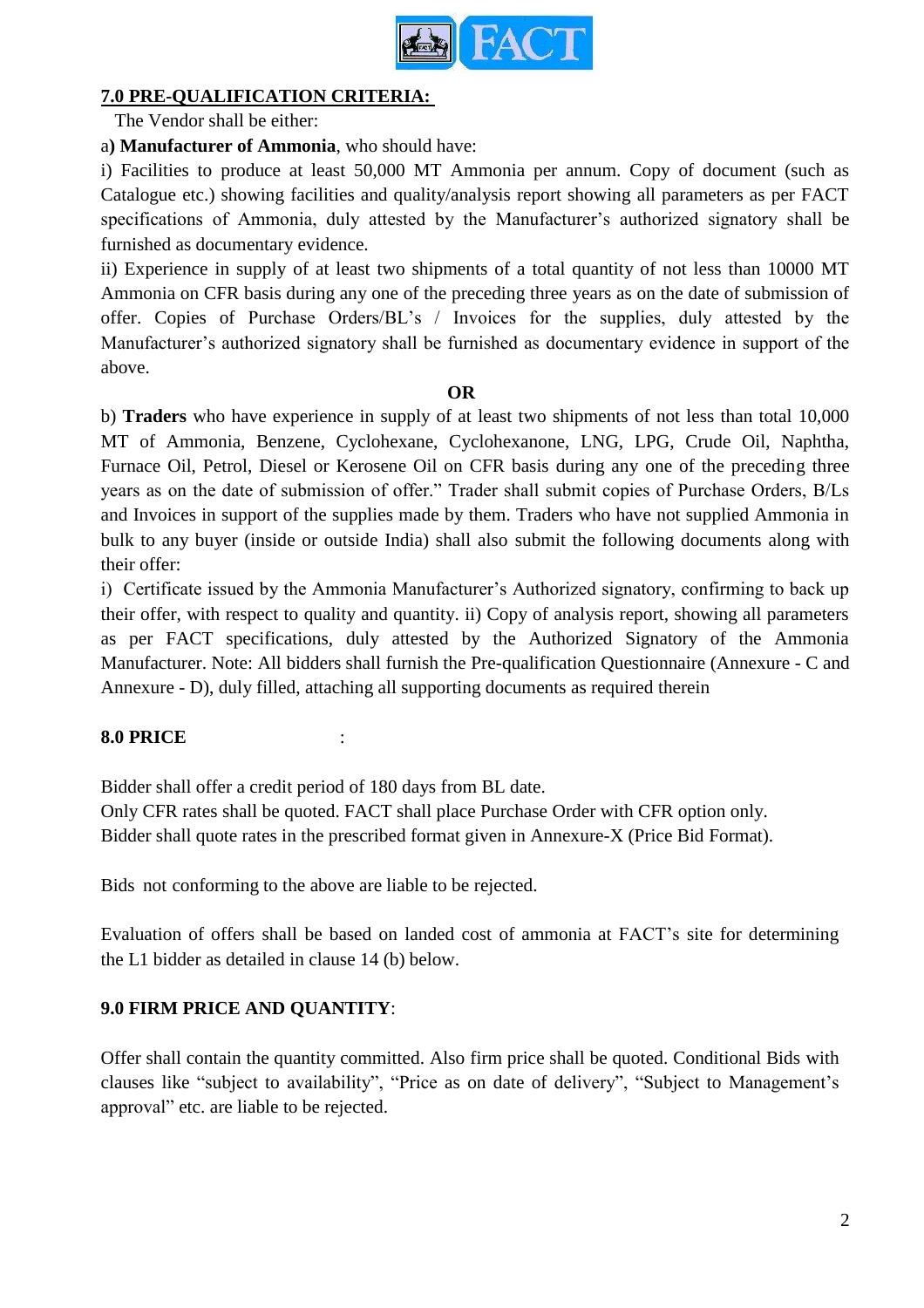

#### **10.0 PAYMENT**

Payment shall be by TT/RTGS, after receipt and acceptance of the material at Disport, immediately or after expiry of the credit period, if any. In case of L/C, only L/C opening charges and bank charges will be to buyer's account. Charges including confirmation charges, in case confirmation is required, will be to seller's account.

#### **No advance payment shall be made.**

**IMPORTANT NOTE:** In the case of bidders who have not supplied Ammonia by ship to FACT Ltd. during the preceding five years as on the date of bid opening, payment for the first shipment shall be Cash against Documents after acceptance of the material based on analysis of the sample taken at the Disport by Surveyor appointed by FACT.

#### **11. TERMS & CONDITIONS**

All other terms and conditions shall be as per Annexures I, II, and III

#### **12. EARNEST MONEY DEPOSIT**:

Bidder shall submit Bid Security Declaration along with their bid, as per our format in lieu of Earnest Money Deposit (EMD) as detailed at Para 2.0 of Instructions to Bidders (Annexure-I)

**13.** Bids shall be opened at 14.00 hrs IST on the due date (ref. para 3 above) at the Administrative Office in the presence of bidders or their authorized representatives who may be present.

**14.** The following points may be noted while submitting your offer:

a) Bids submitted shall be complete giving all the requirements as per the enquiry. Evaluation of bids shall be made based on the details given in the bid. Post-bid clarifications on price, quantity, delivery schedule, lay time, payment terms and shipment terms are unacceptable except against any post bid clarification, only for specific request from our end. Clarifications on suo-motu basis will be summarilyrejected and such action by bidders will be viewed seriously.

b) Evaluation will be done on landed cost at Cochin Port including Insurance charges, applicable port dues, GST etc. based on the CFR price on Cash basis and with 180 days credit and FACT will have the option to choose the cheaper option. In casea bidder does not quote for 180 days credit or has offered credit for a period shorter than 180 days, the same will be loaded with **interest @05.29%** per annum for the balance period up to180 days, for evaluation. Exchange Rate for conversion of CFR price will be the RBI reference rate on the date of opening of the tender. If the date of opening is a Bank holiday, the exchange rate of the previous Bank working day will be considered for evaluation.

c) All vessels calling at Cochin Port should have valid P&I and Classification certificates, which should be covered by International Group of P  $\&$  I Clubs and classified with International Association of Classification Societies as stipulated by the Ministry of Shipping, Govt. of India. If not, necessary relaxation has to be taken by Vessel Owner from Ministry of Shipping, Govt. of India as per circular No.SR-12020/2/2011-MG dated 2 Aug'12 issued by Ministry of Shipping,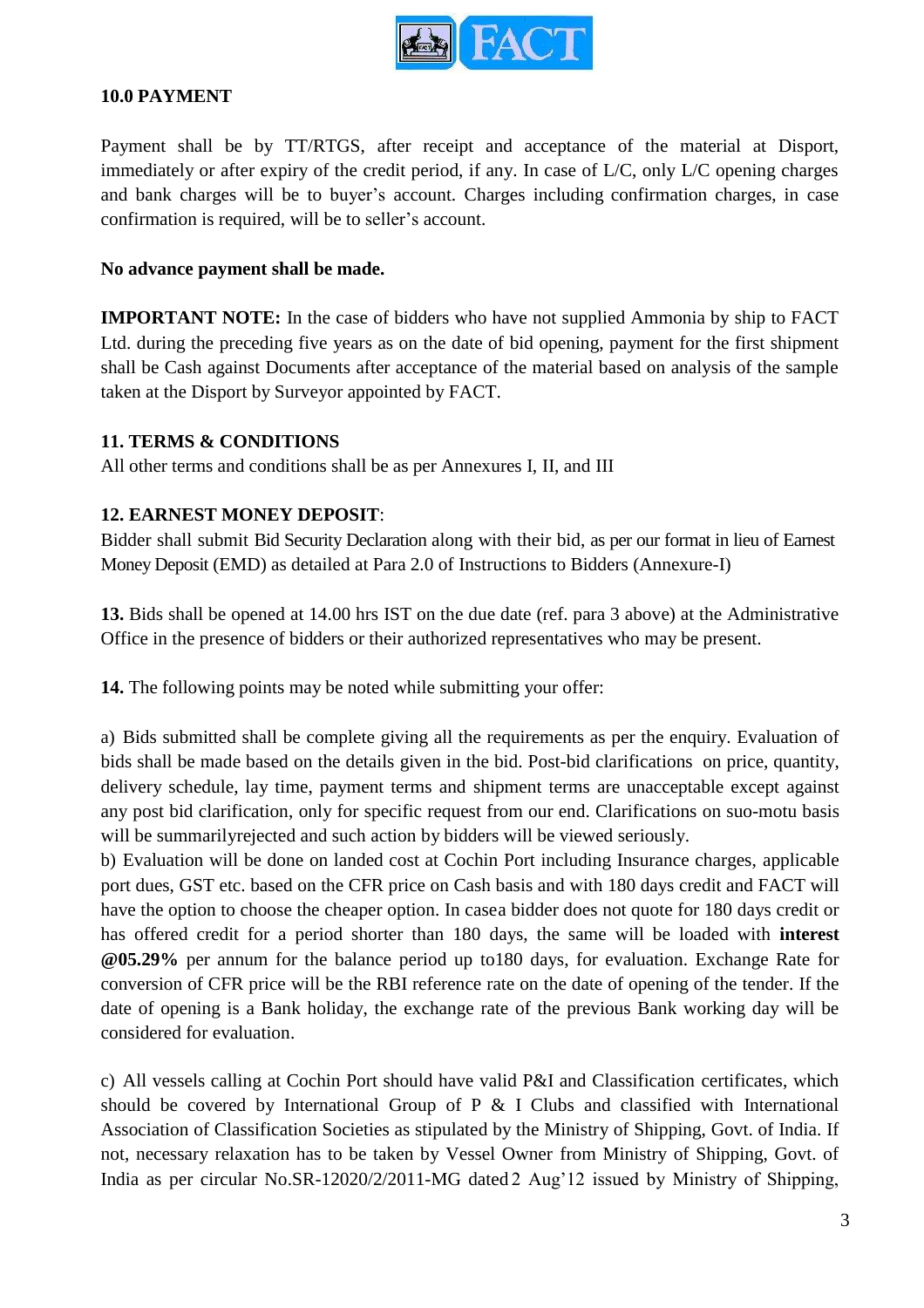

well in advance of vessel's arrival, failing which permission will not be granted by Port for berthing of vessel.

d) If payment quoted is through LC, bank charges will be loaded for evaluation

# **Dy. General Manager (Materials)For FACT Ltd, Cochin**.

Encl:

| Sl No.         | Annexure No.  | Title                                                                |
|----------------|---------------|----------------------------------------------------------------------|
| 1              | Annexure I    | Instructions to bidders                                              |
| $\overline{2}$ | Annexure II   | Terms and Conditions for Purchase                                    |
| 3              | Annexure III  | Shipping terms for CFR contract                                      |
| $\overline{4}$ | Annexure IV   | <b>List of Banks</b>                                                 |
| 5              | Annexure V    | Format of Bid Security Declaration                                   |
| 6              | Annexure VI   | Proforma of Bank Guarantee in lieu of Security Deposit.              |
| $\overline{7}$ | Annexure VII  | <b>Integrity Pact</b>                                                |
| 8              | Annexure VIII | Questionnaire for pre-qualification of vendors for supply of ammonia |
| 9              | Annexure IX   | Details of supplies                                                  |
| 10             | Annexure $X$  | Un-Priced bid format                                                 |
| 11             | Annexure XI   | Price Bid Format                                                     |
| 12             | Annexure XII  | Berth Plan of Q1                                                     |

.........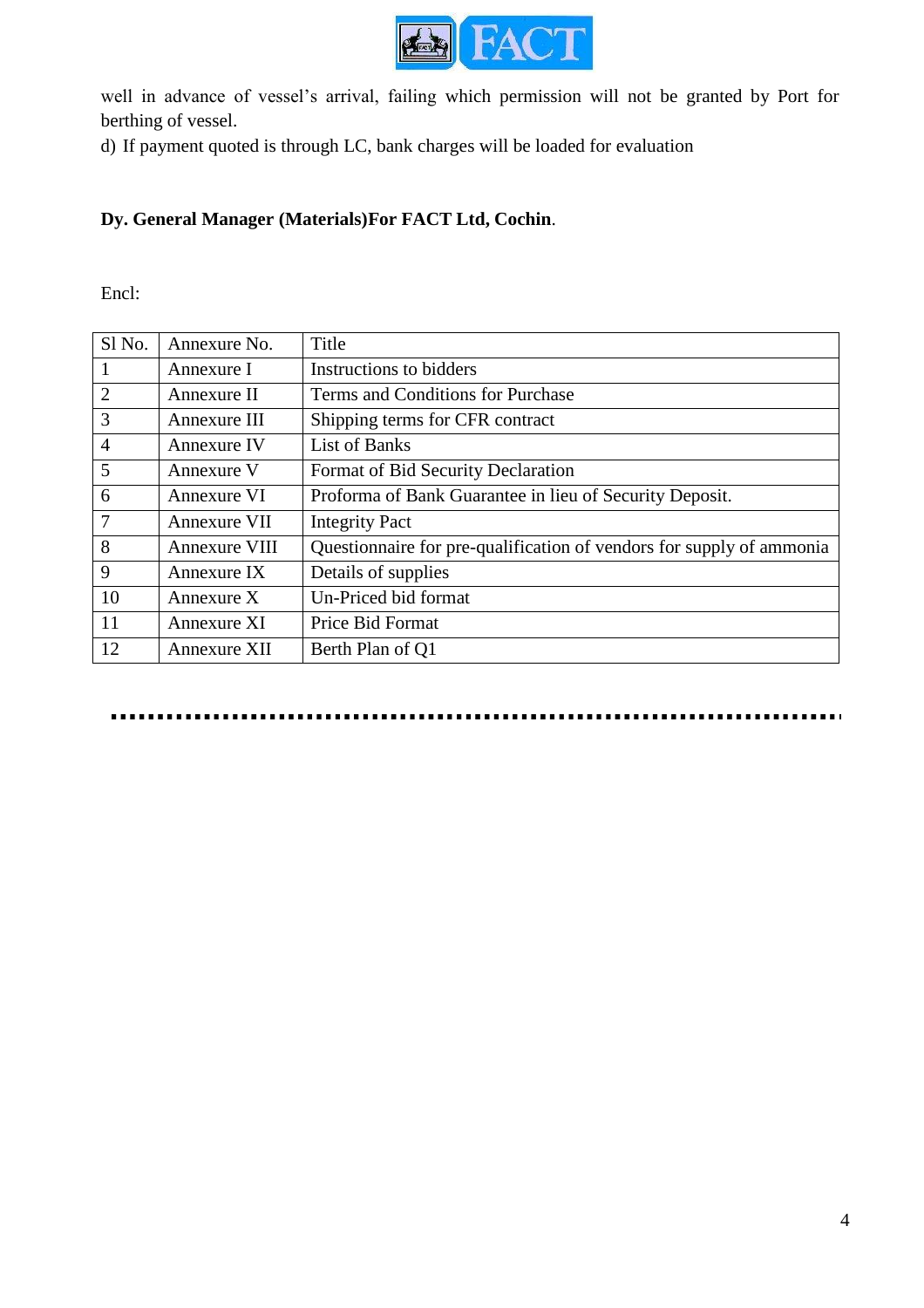

#### **ANNEXURE-I**

# **INSTRUCTIONS TO BIDDERS**

Definitions:

| FACT:           | Shall mean The Fertilisers and Chemicals Travancore Limited, with<br>registered office at Udyogamandal and its various divisions. This enquiry<br>is sent by the Head Office. |
|-----------------|-------------------------------------------------------------------------------------------------------------------------------------------------------------------------------|
| Bidder:         | Shall mean the Indian firm/manufacturer/trader/individual who submits<br>bid in response to this enquiry.                                                                     |
| Seller:         | Shall mean the Indian firm/manufacturer/trader/individual on whom which<br>FACT places the Purchase Order.                                                                    |
| Contract value: | Total all-inclusive price for the order quantity.                                                                                                                             |

#### **1.0. Submission of bids:**

- a) Either the agent on behalf of the principal/OEM or Principal/OEM itself can bid but both cannot bid simultaneously for the same item/product in the same tender.
- b) If an agent submits bid on behalf of the Principal/OEM, the same agent shall not submit a bid on behalf of another Principal/OEM in the same tender for the same item/product
- c) The bid shall contain as integral part of the same the following compliance statement:

"We have read understood and accepted the terms and conditions of purchase and related documents and submit offer as per technical specification given in Annexure-II."

Deviations, if any, should be clearly spelt out for our evaluation.

#### **2.0 Earnest Money:**

All bidders except those specifically exempted shall furnish Bid Security Declaration as per our format(Ref: Annexure V) in lieu of Earnest Money Deposit, failing which such offers will be rejected. Submission of Bid Security Declaration will be exempted for Govt. Depts and firms/public sector units/ MSE units registered under MSMED Act / firms registered under NSIC and Khadi Board as per applicable govt. directions, and on submission of valid documents/certificates in proof of the same.

If any bidder retracts from or without request of FACT revises or amends his bid during its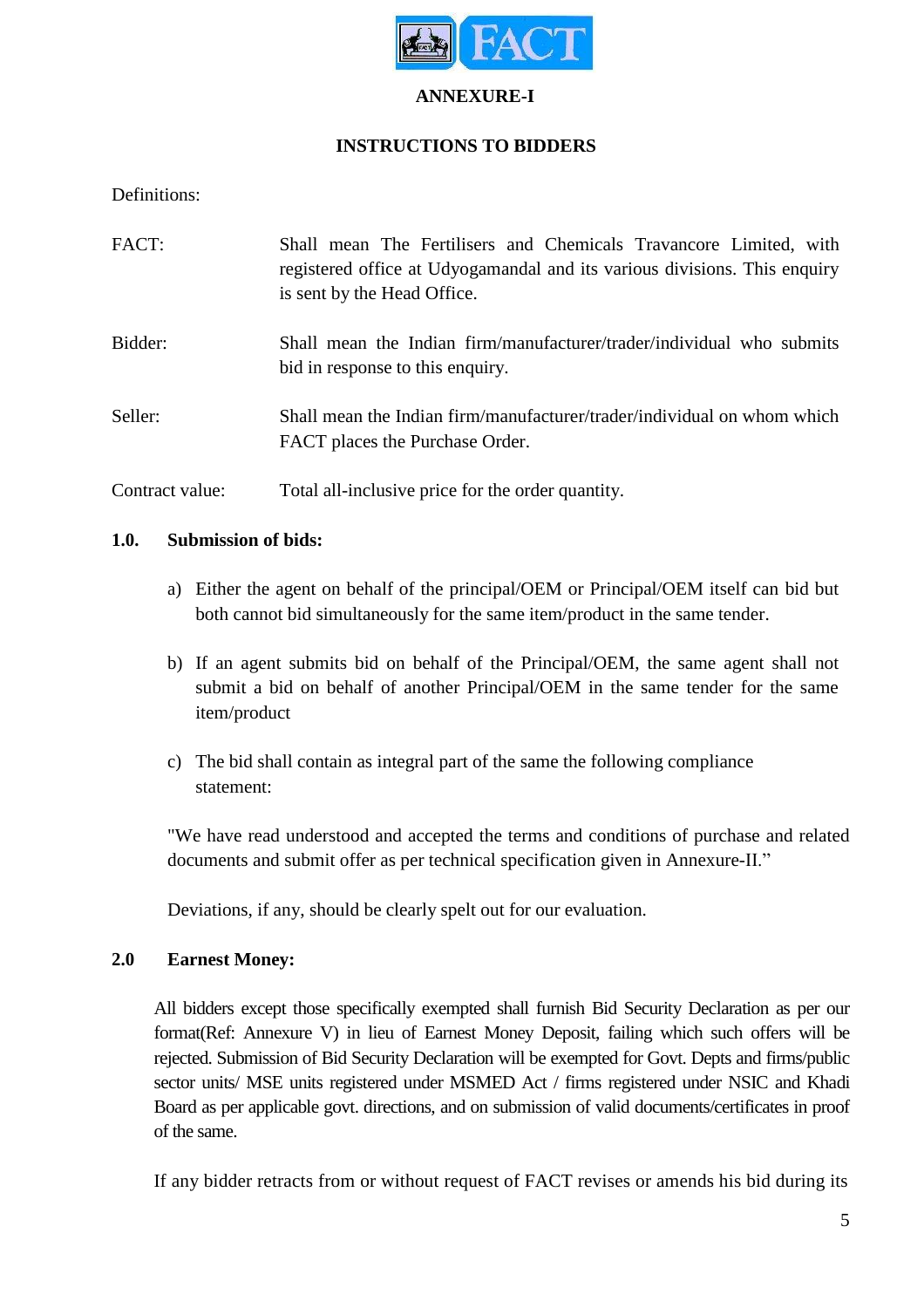

validity period or fails to submit Security Deposit within the stipulated time or fails to execute the required agreement when the contract is awarded or fails to commence the execution of the work on the stipulated date, they will be disqualified from bidding for any contract with FACT for a period of **Three years** from the date of notification, without prejudice to FACT's right to claim damages and/or other legal recourse.

- **3.0.** Pricing:
- **3.1.** Prices shall be firm for CFR contract.

#### **4.0. SUBMISSION OF BIDS**

- **4.1.** The bids shall be neatly written in ink/typed with pages consecutively numbered and shall be signed on all pages. Bids shall be free from over writing and all corrections shall be duly attested by the bidder. All rates shall be filled in figures and words. If there is any difference between the amount given in figures and words, the lower of the two shall be considered.
- **4.2.** The bids shall be signed by authorized persons only.
- **4.3.** Bidders shall study carefully the Terms and Conditions of Purchase and Shipment Terms for CFR Contract sent along with this enquiry. All conditions set out there in shall be binding on the bidders unless conflicting with any conditions expressly stated by FACT, while accepting any bid in the event of such acceptance.
- **4.4** Bid shall be submitted on two-part basis. Part A shall consist of pre-qualification cum Techno-commercial bids and Part B bid shall be Price Bid. Part A bid shall contain all relevant documents as required for pre-qualification and all Annexures I to IX including their guaranteed specification. Price shall be quoted only in the Price Bid Format (Annexure X). The bid shall be signed by the authorized signatory on all pages, both in Part A bid and Part B bid. Part A bid and Part B Bid shall be sealed in separate covers, super scribing the Enquiry No. and due date. The two sealed covers containing Part A and part B bid shall be enclosed in another envelope and sealed and shall super scribe the enquiry No and due date. Even though this enquiry stipulates two part bid, Offers sent by E-mail shall be considered as a special case. Email shall be sent separately as per below. We should be in receipt of your bid before **14.00 hrs. IST** on the due date (ref. para 5 above), in sealed envelopes, superscribing the Enquiry No. and due date, addressed to **Asst. Officer (Administration), Central Bid Registration Cell, PD Administration Building, FACT Ltd., Udyogamandal, Cochin- 683 501.**

**Even though this enquiry stipulates two part bid, offers sent by E-mail shall be considered as a special case. Email shall be sent separately as per below:**

**PART A-Technical bid shall be sent: deepu.cn@factltd.com PART B-Price bid shall only be sent to a155@factltd.com.**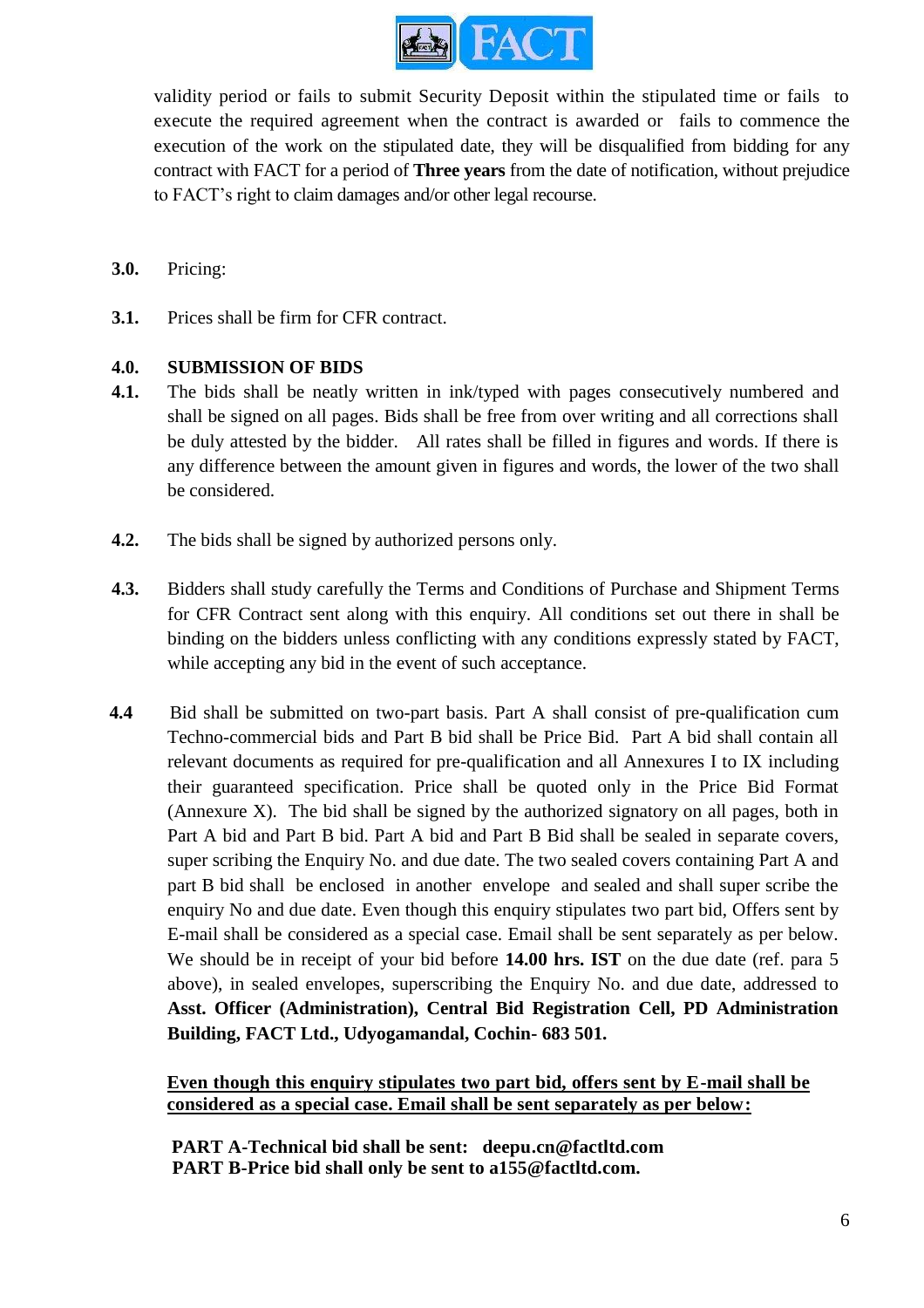

Please do NOT send your bid by fax.

- **4.5** Bidders representatives attending the bid opening shall bring with them the authorization from the bidder.
- **4.6** The original bid shall not be withdrawn within the validity period even if negotiations are done or counter offer made by us.
- **5.0.** FACT is not bound to accept the lowest bid and reserves the right to reject any or all the bids without assigning any reason(s) whatsoever. FACT also reserves the right to place order/ orders on one or more bidders or cancel this enquiry.
- **6.0**. FACT reserves the right to extend without giving any reason(s) the closing date/time of the enquiry.
- **7.0.** Enquiry documents are not transferable.
- **8.0**. Manufacturer's certificate

Suppliers other than manufacturers must furnish along with their offer, the name of the manufacturers with an authority letter from the manufacturers to back-up their offer.

# **9.0 PURCHASE PREFERENCE:**

FACT reserves the right to allow Purchase Preference to Public Sector Enterprises or any other firms as admissible under the existing Government Policy/rules, for procurement of Ammonia.

#### **10.0 PURCHASE PREFERENCE FOR MSE**

This tender shall be based on MSME order dt.  $23<sup>rd</sup>$  March 2012, and as amended from time to time, pertaining to Public Procurement Policy in respect of procurement of goods and services, produced and provided by micro and small enterprises, including special benefits to MSE firms owned by SC/ST and women entrepreneurs, on furnishing relevant documents as proof. Bidders will get the benefit of PP policy only if they are MSE bidders at the time of submission of their offers.

In divisible tenders, participating MSEs quoting price within price band of L1+15% shall also be allowed to supply a portion of requirement by bringing down their price to L1 price in a situation where L1 price is from someone other than an MSE. Such MSEs shall be allowed to supply atleast 25% (or as applicable) of the total tendered value. In case of more than one such MSE, the supply will be shared proportionately (to tendered quantity). Special provisions extended to certain categories of MSEs as per the order shall also be applicable.

In case of non-divisible tenders, an MSE quoting in the price band of  $L1+15\%$  may be awarded for full/compete work of tendered value, considering the spirit of policy for enhancing the Government procurement from MSEs subject to bringing down of price to L1 by the MSE concerned. **This tender is non-divisible.**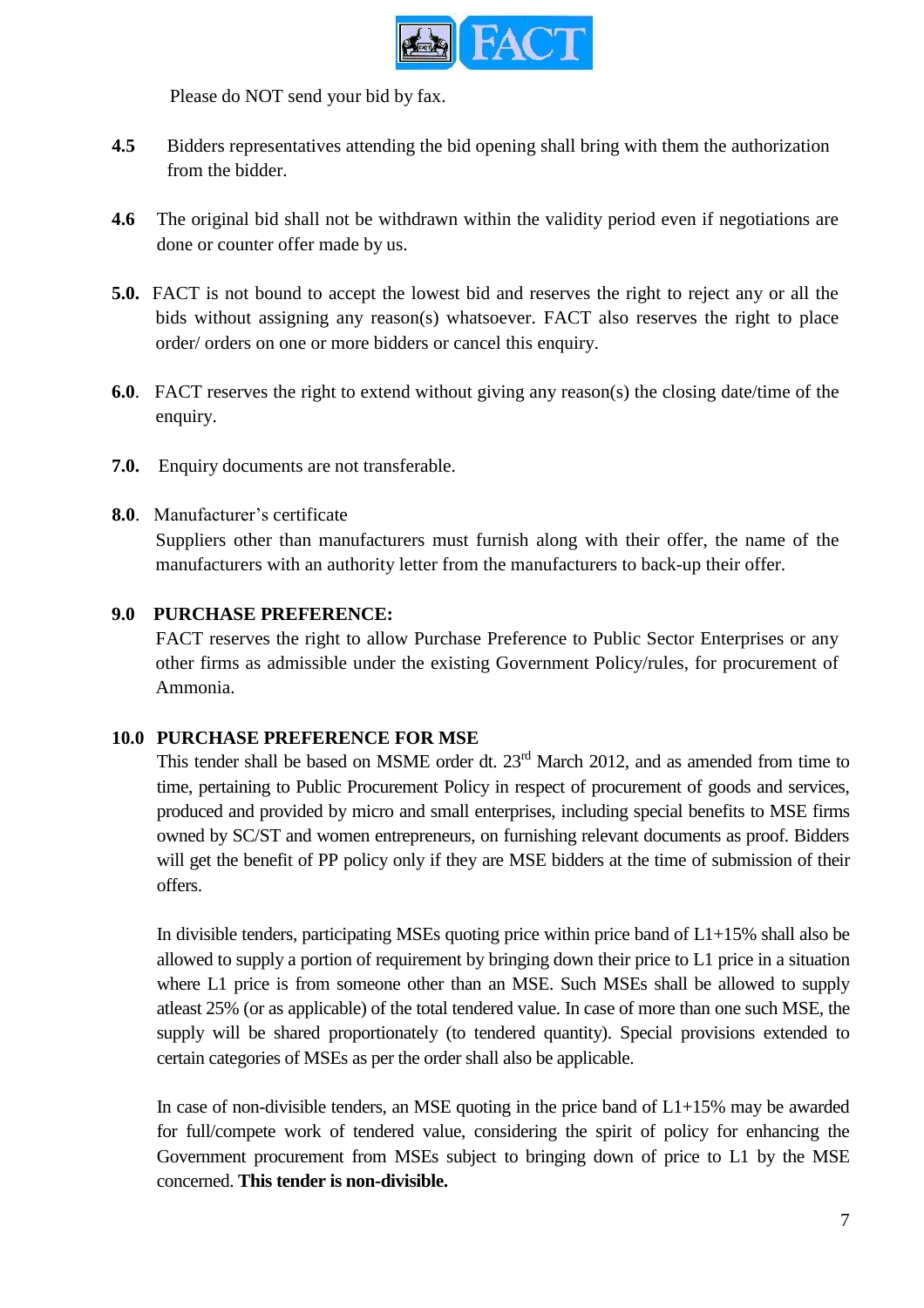

11.0 Integrity Pact: The bidders shall sign and submit an "Integrity Pact (IP)" to be executed between the bidder and Fertilisers And Chemicals Travancore Ltd. on Rs.500/- stamp paper along with the bid as per Annexure XI. Mr. P.K. Vijayakumar, IRS (Retd) shall be the Independent External Monitor (IEM) for these tenders and his contact details are given below:

> Mr. P.K. Vijayakumar, IRS (Retd), Madhavam, Vaniyan Lane, Punkunnam P.O, Thrissur – 680002 Telephone: Mobile: 8547381122 E-mail address: vkmenon78@gmail.com

**Note:**

**(1) The Original Integrity Pact on Rs.500/- stamp paper signed by the bidder is to be submitted directly/ sent by Post or Courier to Deepu C N, Materials Dept; FACT-PD Admn. Building, Udyogamandal(P.O.), Ernakulam – 683501.**

**(2) In case bidders require any clarification pertaining to the tender please contact: Deepu C N / S Sivaramakrishnan, deepu.cn@factltd.com / sivaram@factltd.com, Ph.04842568633 /04842568641. Kindly note that the Independent External Monitor should NOT be contacted for clarifications regarding the tenders."**

-----------------------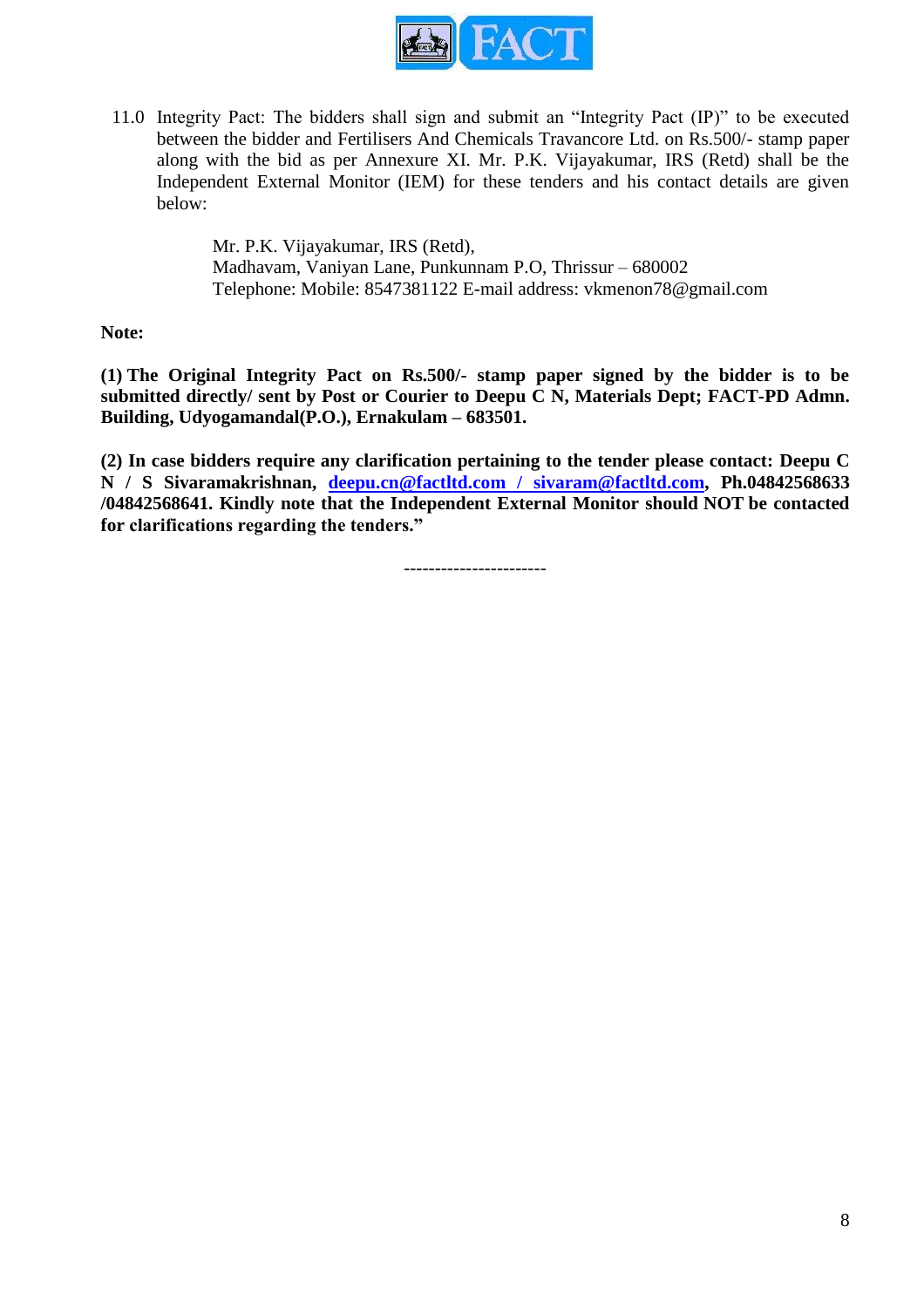

#### **ANNEXURE-II**

# TERMS AND CONDITIONS FOR PURCHASE

| 1. | Product                                                                                                                        |                           | Liquid Anhydrous ammonia (Fertiliser<br>Grade) fully refrigerated at minus<br>33deg.C or below.                                                                                                                              |
|----|--------------------------------------------------------------------------------------------------------------------------------|---------------------------|------------------------------------------------------------------------------------------------------------------------------------------------------------------------------------------------------------------------------|
| 2. | Specification                                                                                                                  |                           |                                                                                                                                                                                                                              |
|    | i) Ammonia (NH3)<br>ii) Moisture<br>iii) Nitrogen (N2)<br>iv) Oil<br>v) Temperature at loading/<br>unloading<br>vi) Impurities | $\ddot{\phantom{a}}$<br>÷ | 99.5% by weight<br>Min.<br>$0.5\%$ by weight<br>Max.<br>81.9% by weight<br>Min.<br>10 ppm by weight Max.<br>Not warmer than about minus<br>33 degree C.<br>Negligible and in any case not more<br>than $0.003$ grams/100 mls |
|    | Method of Analysis                                                                                                             | $\ddot{\cdot}$            | A.O.A.C.                                                                                                                                                                                                                     |
| 3. | Packing & Delivery<br>$\cdots$ $\sim$                                                                                          | $\ddot{\cdot}$            | In bulk<br>To be delivered at about minus 33<br>deg. C. or below temperature at ship's<br>manifold.                                                                                                                          |
|    |                                                                                                                                |                           |                                                                                                                                                                                                                              |

#### 4. Quantity & Quality:

For certifying the quantity and quality, an independent international surveyor will be nominated by mutual agreement between the Seller and the Buyer. Inspection fees, at the loading port(s) are to the seller's account. A copy of the surveyor's report will be furnished by Airmail to Buyer so as to reach before the ship touches the disport.

5. Delivery period.

Delivery period shall be as specified in the Enquiry / Purchase Order. Delivery period shall be firm.

6. Draft / LOA

The Q1 Berth (the berth for receiving Ammonia ships at the Cochin port) can handle vessels upto 170 metres length and having a maximum displacement of 21,000 MT and draft of 9.1 metres.

Bow to manifold distance: 84 m (max) Stern to manifold distance: 86 m (max)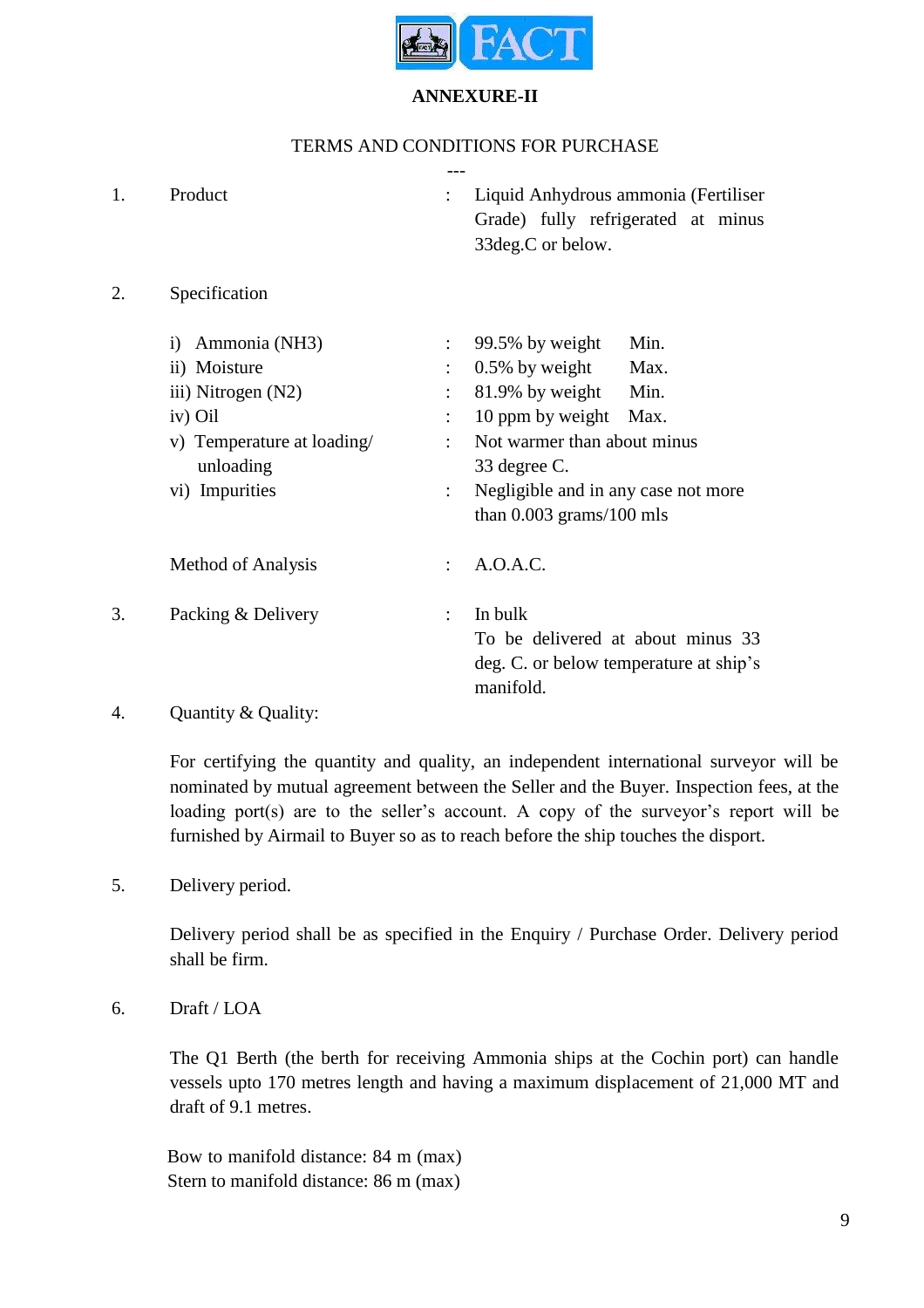

Unloading arrangement: 8" 300 ASA LB flange Berth Plan of Q1 is attached separately.

The vessels nominated should conform to these requirements. The draft given is only an indication and actual draft available during ETA should be ascertained before loading vessel.

| Rate of discharge at Cochin port | 500 MT per hour                                  |
|----------------------------------|--------------------------------------------------|
| Lay time and shipment terms      | : b) As given in Annexure III for CFR contracts. |

9. Insurance:

Insurance will be arranged by the buyer at their cost. However, overage insurance premium, if any, shall be borne by suppliers in case of CFR supplies.

- 10. War risk War risk premium for vessel and crew bonus, if any, payable to vessel owners as per C/P for calling at the nominated load port, is to be borne by Seller.
- 11. Freight Tax or other tax at load port : To be borne by Seller
- 12. Payment Terms:

Payment will be made after receipt and acceptance of the material at Disport, immediately or on due date after expiry of the credit period, if any, presentation of the following documents to the buyers.

- a) Original Bill of lading  $-3$  Original &3 non-negotiable.
- b) Certificate of origin  $-3$  copies.
- c) Analytical report 3 copies
- d) Survey report 3 copies.
- e) Commercial invoice 5 copies
- f) Copy of letter intimating to Buyer forwardingthem the documents quoted in item no. 17 below.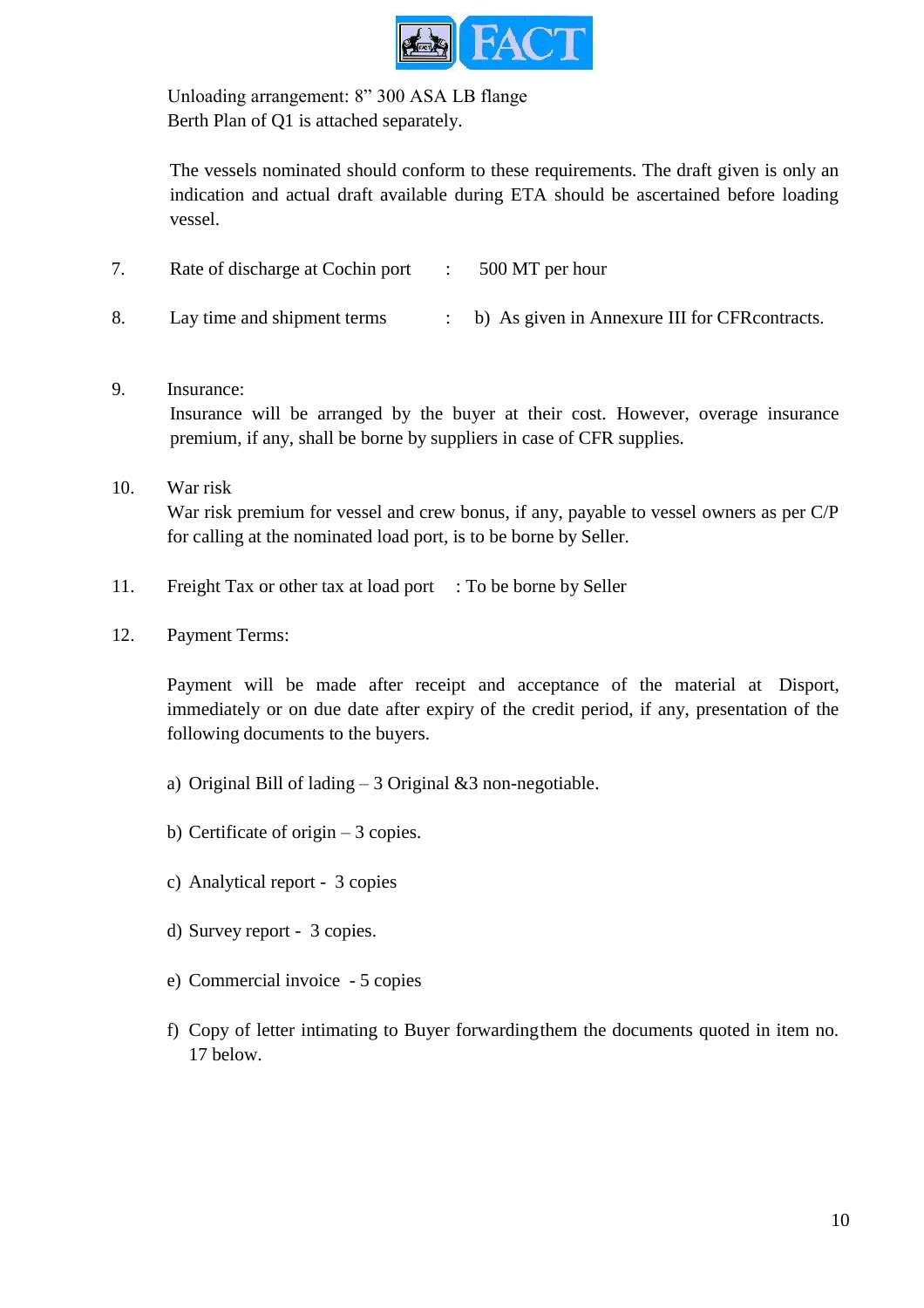

**IMPORTANT NOTE:** In the case of bidders who have not supplied Ammonia by ship to FACT Ltd. during the preceding five years as on the date of bid opening, payment for the first shipment shall be Cash Against Documents after acceptance of the material based on analysis of the sample taken at the Disport by Surveyor appointed by FACT.

- 13. Documentation : As given in Annexures III
- 14. Security Deposit:

The successful bidder shall be required to submit a performance guarantee bond equivalent to 1% of the value towards Security Deposit (SD) for the faithful performance of the contract. The performance guarantee shall be in the form of Bank Guarantee (BG) in the prescribed form as per Annexure VI of the enquiry documents. The list of banks from which the BG is to be obtained is enclosed as Annexure - IV of the enquiry documents.

The requirement of Security Deposit is exempted in the case of vendors who have supplied Ammonia to FACT earlier.

The bank guarantee towards SD shall be valid till the completion of the period ofcontract as per the Order with a claim period of 6 months. Security Deposit shall not carry any interest

#### 15. Penalty Clause

The agreed shipment dates shall be firm and shall be treated as the essence of the contract. Any delay in effecting the shipment shall render the Seller liable for penalty at the rate of 2% of the value of the goods, shipment of which is delayed beyond the contractual period, for every one month or part thereof delay. In addition, the buyer reserves the right to claim all the losses/damages suffered due to breach of contract by sellers. Value of the goods shall be on CFR if the contract is on CFR and on FOB if the contract is on FOB.

#### 16. Force Majeure

- i) If at any time during existence of this contract if either Seller or FACT is unable to perform in whole or in part any obligation under this contract because of war, hostility, civil commotion, sabotage, quarantine restrictions, acts of God and acts of Govt. (including, but not restricted to prohibition of exports or imports), fires, floods, explosions, epidemics, strikes, embargoes and closure of discharge berths, then the date of fulfillment of agreement shall be rescheduled after considering FACT's production requirements, ullage, market conditions, prices etc.
- ii) Any waiver/extension of time in respect of the delivery of any installment or part of the goods occasioned due to reasons in (i) above shall not be deemed to be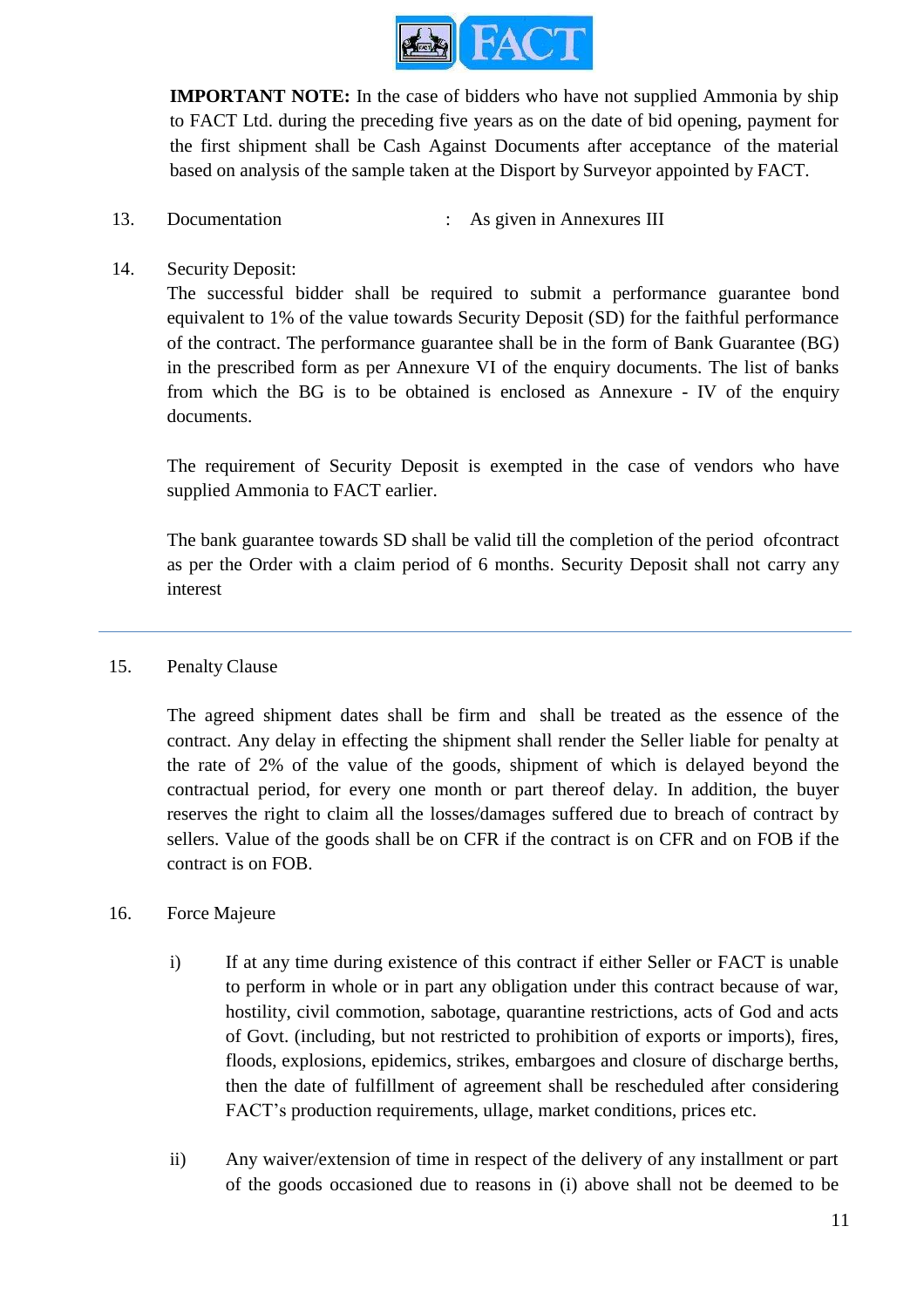

waiver/extension of time in respect of the remaining deliveries.

- iii) If operation of such circumstances exceeds three months, each party shall have the right to refuse further performance of the contract in which case neither Seller nor FACT shall have the right to claim eventual damages from each other.
- iv) The Seller or FACT who is unable to fulfill their obligations under the contract shall within 15 days of occurrence of any of the causes mentioned in this clause inform the other party of the existence or termination of the circumstances preventing the performance of the contract. Certificate issued by local Chamber of Commerce or FACT shall be sufficient proof of the existence of the above circumstances and their duration.
- v) Non-availability of material shall not be an excuse to the Seller for not performing their obligations under the contract.

# 17. Default

In the event of any default by the Seller in executing the Purchase Order in accordance with the specifications and/or terms and conditions of the Purchase Order, FACT may terminate the Purchase Order without prejudice to any other right, remedy or option FACT may have. In the event of such termination, FACT shall have the right to procure the goods from other sources at the risk and cost of the Seller.

#### 18. Law

The governing law for this Purchase Order shall be Indian Law. The proper language of the Purchase Order shall be English. The Seller agrees to submit himself to the jurisdiction of Indian Courts of Law.

19. Seller warrants that the goods are free and clear of liens and encumbrances and that he has good and marketable title to the same.

#### 20. Arbitration Clause

i. If the Seller is a Central Public Sector Enterprise / Central Government Department: In the event of any dispute or difference relating to the interpretation and application of the provisions of this contract(s) between Central Public Enterprises (CPSEs)/Port Trusts inter-se and also between CPSEs and government departments / Organizations (excluding disputes concerning taxation), such dispute/ difference shall be taken up by either Party for resolution through AMRCD as mentioned in DPE OM No. 4(1)2013- DPE (GM)/FTS-1835 dated 22.05.2018."

#### ii. For contracts other than (i) above:

If any dispute arises out of or relating to or in connection with this CONTRACT, between the CONTRACTOR and the OWNER/FACT, the same shall be amicably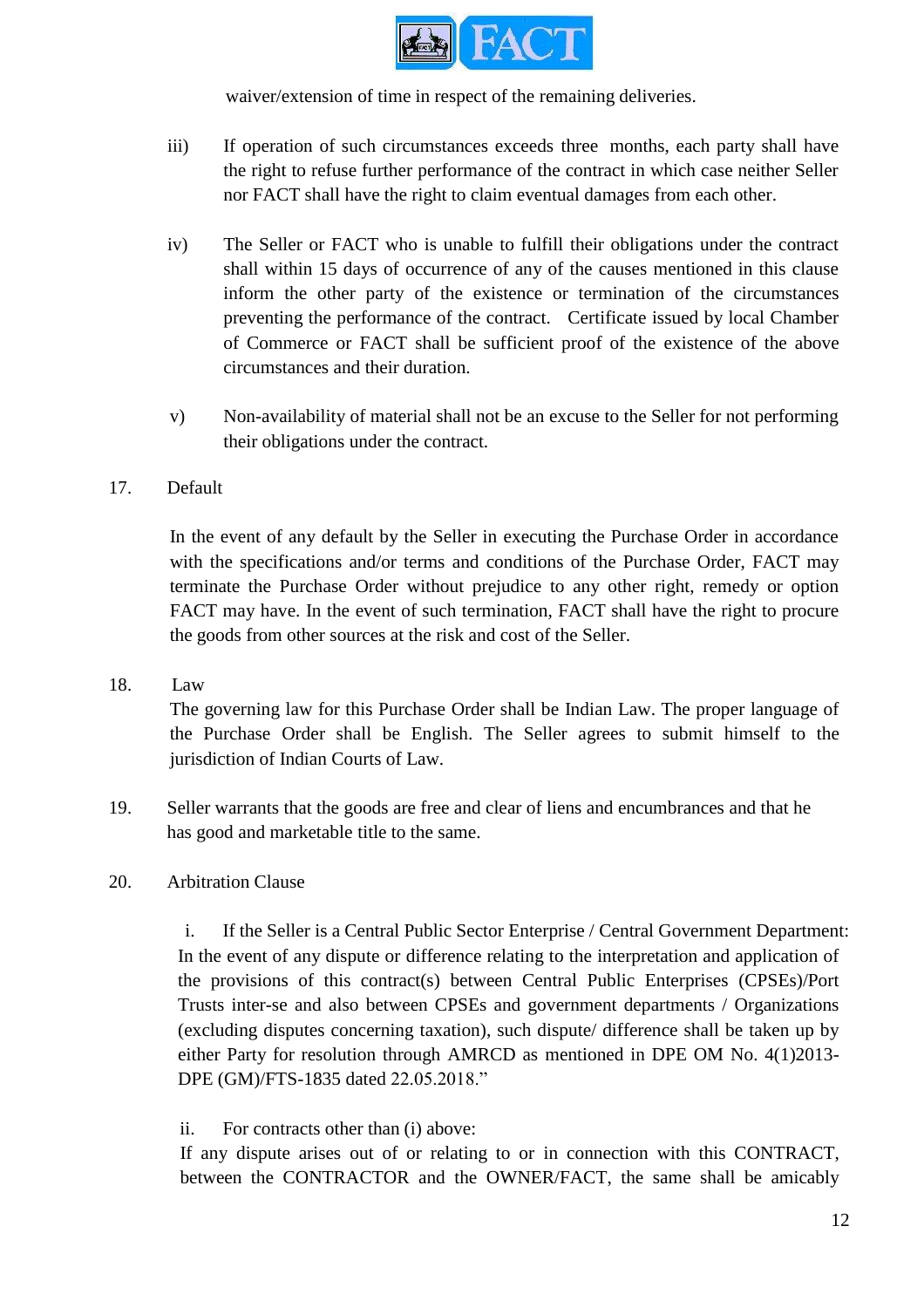

settled through mutual discussions, failing which, the unresolved dispute(s) shall be referred to arbitration in accordance with the provisions of the Arbitration and Conciliation Act, 1996, as amended from time to time and number of Arbitrator shall be one. The venue of the Arbitration shall be at Ernakulam and the proceedings shall be in ENGLISH. Any legal proceedings relating to or in connection with this contract shall be limited to the exclusive jurisdiction of the High Court of Kerala.

21. The Purchase Order will be placed by FACT, The Fertilisers and Chemicals Travancore Limited. It is expressly made clear that the Government of India is not a party to this Purchase Order and has no liabilities, obligations or rights on this order.

\*\*\*\*\*\*\*\*\*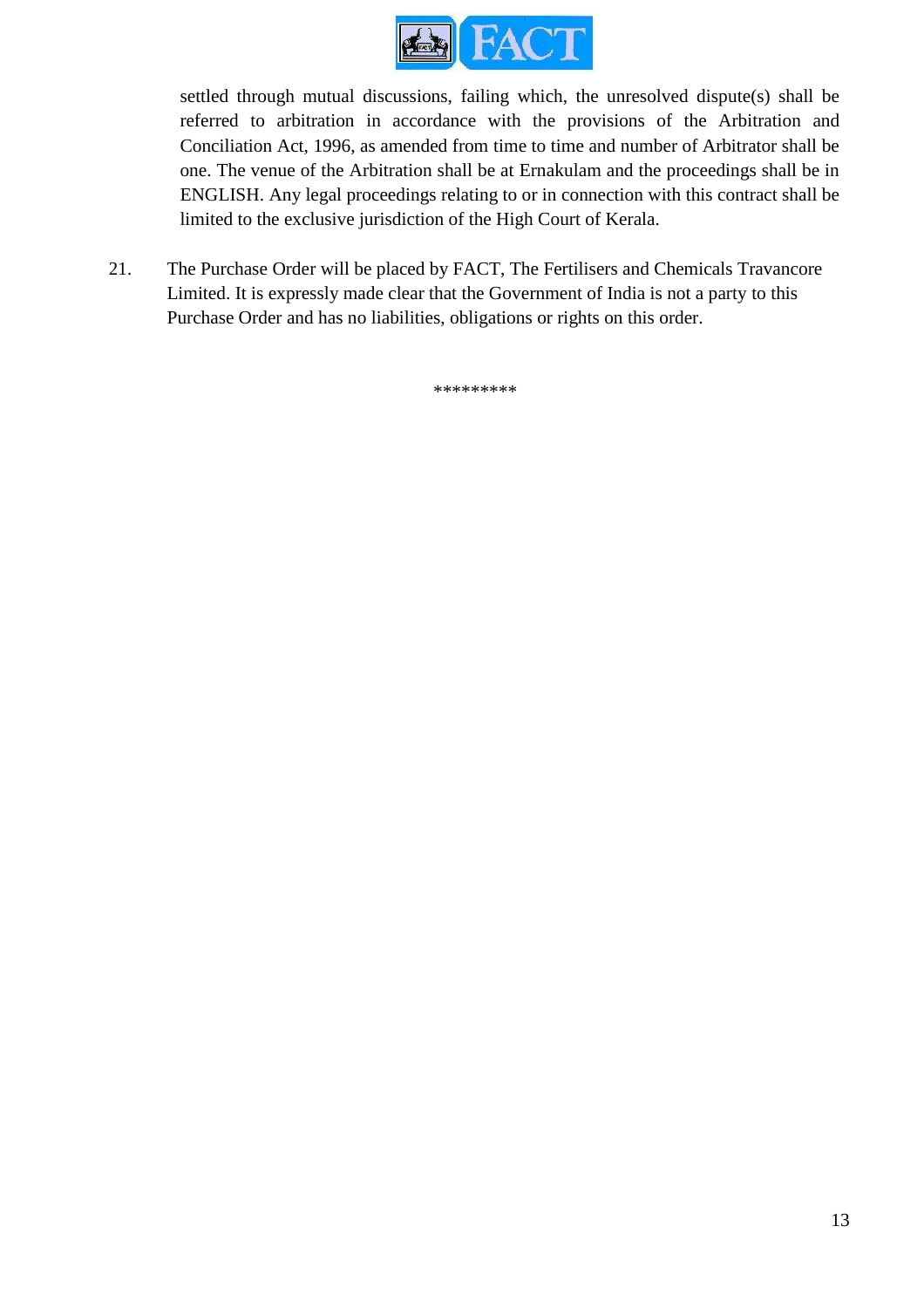

### **ANNEXURE III**

#### SHIPMENT TERMS FOR CFR CONTRACT

#### 1. Vessel

The vessel (Refrigerated Liquid Ammonia Carrier) to be used for the transportation shall be of highest class Lloyds or equivalent of less than 25 years age, for carrying anhydrous Ammonia in bulk at slightly above the atmospheric pressure equipped to carry the product, flying any flag not boycotted by Indian Government. Nomination of the vessels by sellers shall be with the prior approval of buyers.

As per Shipping Development Circular issued by DG Shipping, Gas Carriers visiting an Indian Port on the West Coast or plying in the Indian Territorial waters in the Arabian Sea or the Indian EEZ during the period of foul weather (Being  $1<sup>st</sup>$  June to  $31<sup>st</sup>$  August) shall be less than 25 years age.

All vessels calling at Cochin Port should have valid P&I and Classification certificates, which should be covered by International Group of P & I Clubs and classified with International Association of Classification Societies as stipulated by the Ministry of Shipping, Govt. of India. If not, necessary relaxation has to be taken by Vessel Owner from Ministry of Shipping, Govt. of India as per circular No.SR-12020/2/2011-MG dated 2 Aug'12 issued by Ministry of Shipping, well in advance of vessel's arrival, failing which permission will not be granted by Port for berthing of vessel.

2.0 Capacity etc.

The buyer(s) will nominate first discharge port with the quantity to be loaded. In no case quantity so loaded should exceed the draft permissible at the first nominated discharge port. The vessel must adhere to all port restrictions/regulations of discharge ports.

Sellers shall arrange transportation of the product in liquid Ammonia carrier's full/classed and approved as per institute classification clause. Seller shall ensure that the Ammonia carriers maintain required tools and tackles, pipes, couplings, and flanges/reducers etc., which are required for smooth unloading of the product at the point of unloading.

Unloading arrangements at Cochin: 8" 300 ASA LB Flange

Vessel to carry sufficient length of hoses suitable for connection to above flange to resort to unloading through hose, if necessary. Prior approval of the buyer shall have to be obtained for use of hoses.

Seller shall ensure that the owner of the vessel obtains certification by approved surveyors that the ship's cargo tanks and pipelines prior to loading of each shipment of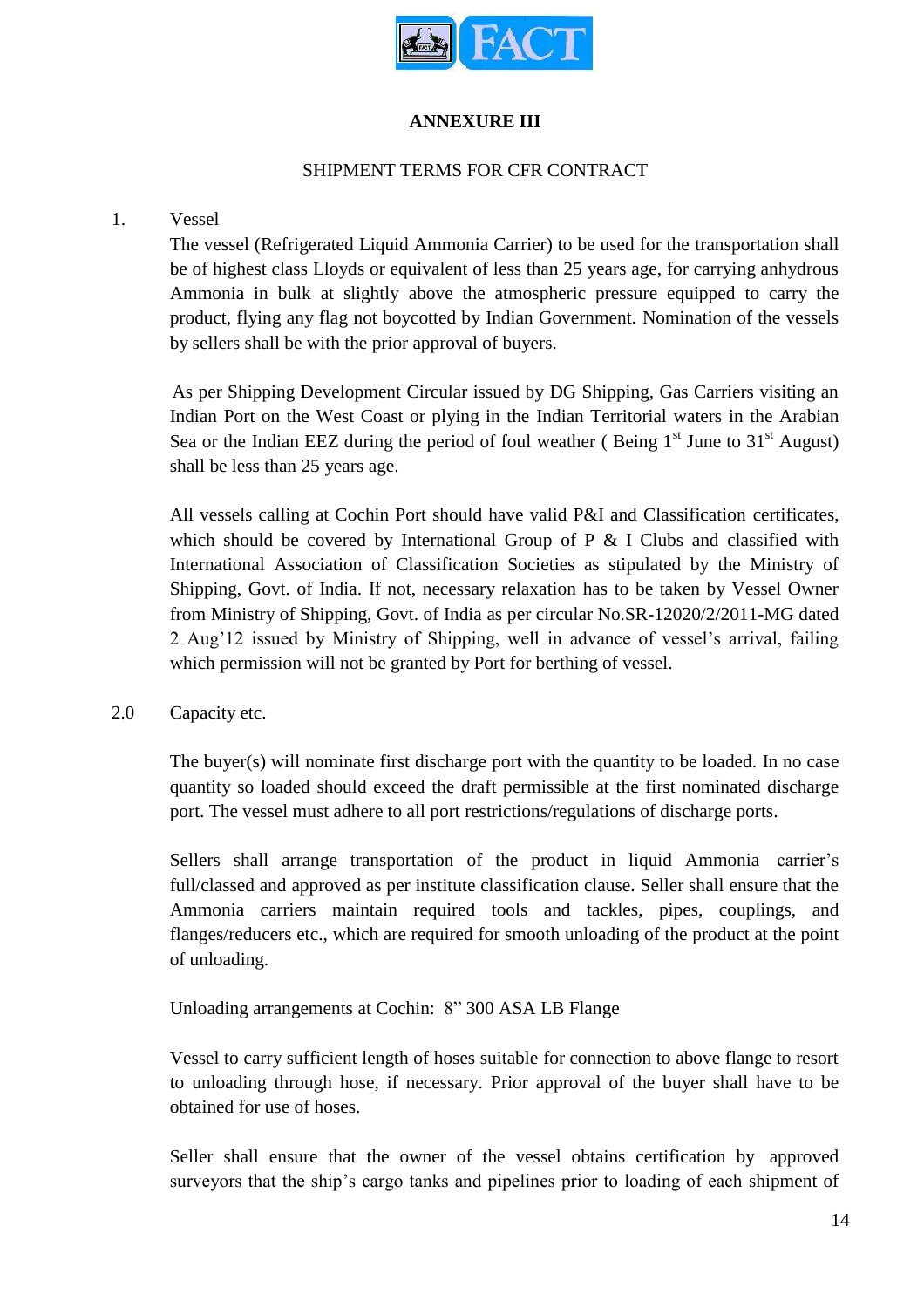

the product are commercially free from any impurity whatsoever, including contaminated Ammonia, if any, which may remain in the ships, cargo tanks as residue from earlier shipments. Seller shall also ensure that cargo owner's rights of recovery against the ship owners would not be lost or waived in any manner in the Charter Party.

Insurance: FACT shall arrange to insure the cargo. On completion of loading, sailing details such as quantity, B/L No. and date, loadport, ETA Cochin shall be faxed to the Dy. General Manager[Mat]/RM, [Fax:91-484-2545172], The Divisional Manager, The New India Assurance Co Ltd.,Branch Office ,Vallamattom Estate , Ravipuram ,M.G. Road , Cochin - 682015 .E Mail - rs.rohith@newindia.co.in,,nia.761001@newindia.co.in sreelakshmi.s@newindia.co.in, Phone : 0484 2369352, 0484 2372772, 9633051520

#### 3. Prior notice of ETA

At least 7 days prior to the date of commencement of loading of the ship carrying the product, the seller shall notify the Buyer by fax/e-mail of the quantity of product to be shipped (subject to restriction as at para-2 above), the value of the product and any other relevant details that may be required by the buyer.

As soon as the vessel has left Seller's Jetty, Seller shall notify Buyer by fax/e-mail the name of the vessel, date and time when it left the jetty of the seller and the estimated date and hour when it is expected to call at the discharge port together with other details as may be required by buyer.

Further, seller shall either give or arrange with the Master of the vessel to give 96 hours, 72 hours, 48 hours and 24 hours' notice to the buyer or their nominee indicating the ETA of the vessel at the port of unloading. Thereafter, for any change in the ETA of the vessel by more than a period of 2 hours, the seller shall either advise or arrange with the Master of the vessel so that the buyer is advised about the revised ETA of the vessel.

#### 4. Arrival and NOR:

- 4.1 After arrival of the vessel at the customary anchorage at the port of unloading, the Master or his agent shall give buyer or his agent notice by letter, telephone, telegraph, wireless, fax, e-mail to buyer/their nominees confirming that the vessel is in all respects ready to discharge the product. NOR not to be tendered between 1700 hrs. to 0600 hrs. However, in case NOR is tendered between 1700 hrs. to 0600 hrs. NOR would be deemed to have been tendered at 0600 hrs. the following day. Berth or no berth, lay time hereinafter provided shall commence upon the expiration of six hours after receipt of such notice or upon the connection of vessel's hoses to shore line hoses whichever is earlier and until vessel's hoses are disconnected with shore line hoses.
- 4.2 NOR tendered by the vessel will not be deemed valid if the temperature of the cargo presented is above minus 33 degrees C. In such case, NOR will be deemed to have been tendered and accepted from the time of presenting the Cargo at the stipulated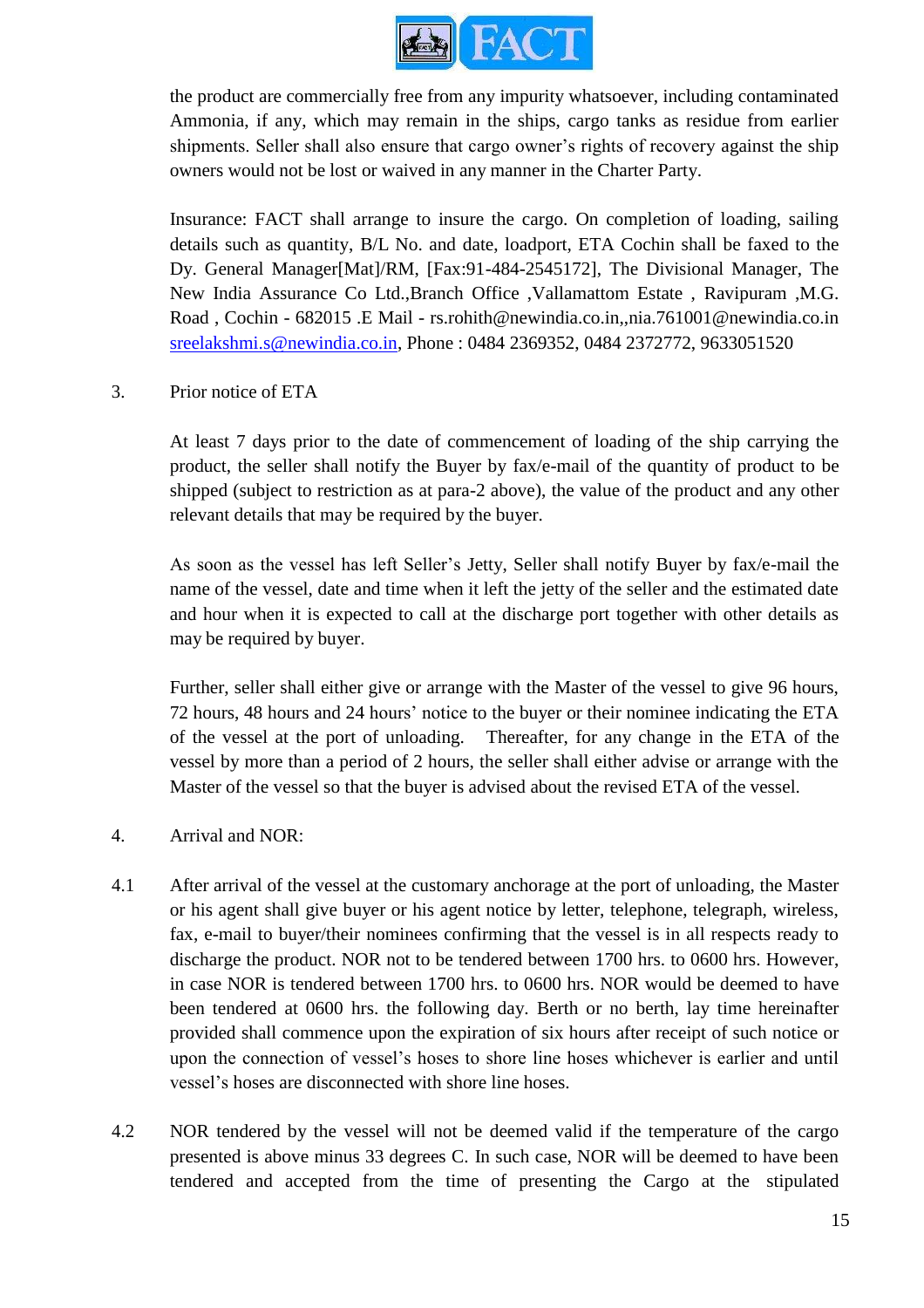

temperature.

- 4.3 However, when delay is caused to vessel getting into berth giving notice of readiness for any reason over which buyer has no control, such as non-availability of tide, the vessel not conforming to the limitations at the discharge port etc., such delay should not count as used lay time. In case the vessel arrives prior to the accepted arrival Cochin schedule for the vessel, the lay time shall commence at 0600 hrs. on the first date of such accepted schedule for the vessel.
- 5. Time for discharge (Lay time)
	- a) Discharge rates : Seller shall guarantee the discharge rate of 500 MT per hour at port of discharge.

The lay time for a shipment upto 10000 MT based on the discharge rate indicated will be as under. In case of slower discharge rate by vessel, the lay time should be increased proportionately.

b) Lay time : Min. 24 hrs. for each port of discharge or one hr. for every 300 MT of Ammonia or part thereof on bill of lading quantity of the respective consignment, whichever is higher.

> The above will be in addition to usual 6 hrs. NOR time at the discharge port.

- c) Any delay due to break-down or inability of vessels facilities to discharge the product within the time allowed shall not count as used lay time. If the Buyer prohibits discharging during nighttime, time so lost shall not count as used lay time. Time consumed by the vessel in moving from the discharge port/anchorage in the discharging berth will not count as lay time. Time shall end counting from the moment discharging hoses or discharge arm is disconnected.
- 6. Demurrage

Demurrage rate shall be Rs.75 per MT per day pro-rata for the B/L quantity. If demurrage is incurred at the port of discharge by reasons of fire, explosion, storm or by strike, lockout, stoppage or restraint of labour (inclusive of non-availability of pilot) or by break down of machinery or equipment in or about the plant of the buyer or any other force majeure circumstances, there shall be half demurrage.

# 7. SAFE BERTH & SHIFTING

The vessel having a draft as indicated in the tender shall discharge at any safe berth. The Buyer shall not be liable for any demurrage for delay caused by strike, lockout, stoppage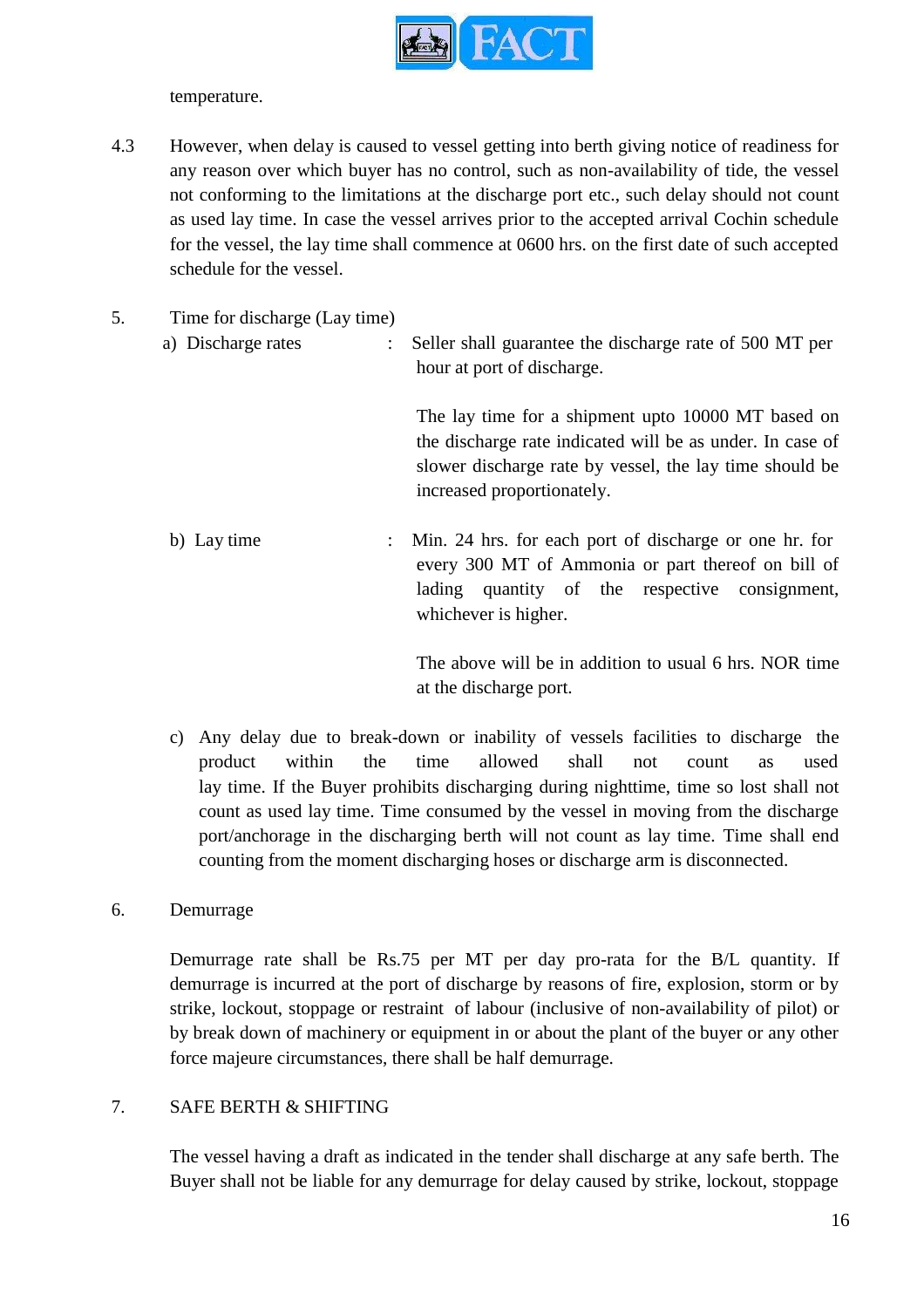

or restraint of labour for Master, Officers and crew of the vessel or tug boats or pilots. The Buyer has the right of shifting the vessel from one berth to another on payments of towage and pilotage for shifting to next berth. Charges for running lines and all other additional expenses by reasons of discharging at more than one berth shall be for buyer's account. Time for such shifting shall count as lay time used.

#### 8. Port dues

At discharging port, dues on vessel will be for the sellers/owner's account, but dues on product including taxes will be for Buyer's account.

#### 9. Bill of Lading

The Bill of Lading issued for the product will stipulate any port in India. In case of deviation at buyer's request it is understood that all terms, conditions, exceptions of the B/L and affreightment contract are automatically extended to the second port without issuing a new B/L. The B/L will also incorporate clause Paramount, Jason Clause, Both to Blame Collision Clause and General Average.

#### 10. Quantity survey.

The Master of the vessel, his officers or his agents, have the right to observe and inspect the Buyer's facilities and the independent surveyors have the right to ensure by inspection that satisfactory method of assessment of quantity is applied. On completion of unloading, a provisional receipt for the quantity received should be provided to the owner of the vessel by the Buyer in agreement with the Surveyor.

#### 11. Shortage

Shortage in excess of 0.5% of the B/L quantity will be borne by the seller and will be paid at the rate of CFR price to Buyer. Quantities will be determined on the basis of Survey report of Terminal shore Tank Readings at discharge port. The shortage claim shall be settled and remitted by Seller to buyer within 30 days of receipt of claim.

#### 12. Completion of discharge

The vessel shall have the liberty to sail immediately on completion of discharge unless obstructed by weather, fog or port conditions, for which Buyer shall not be responsible in any manner.

#### 13. Documents

Immediately on sailing of a vessel, the seller shall despatch directly to the buyer, two negotiable sets of the following documents by courier.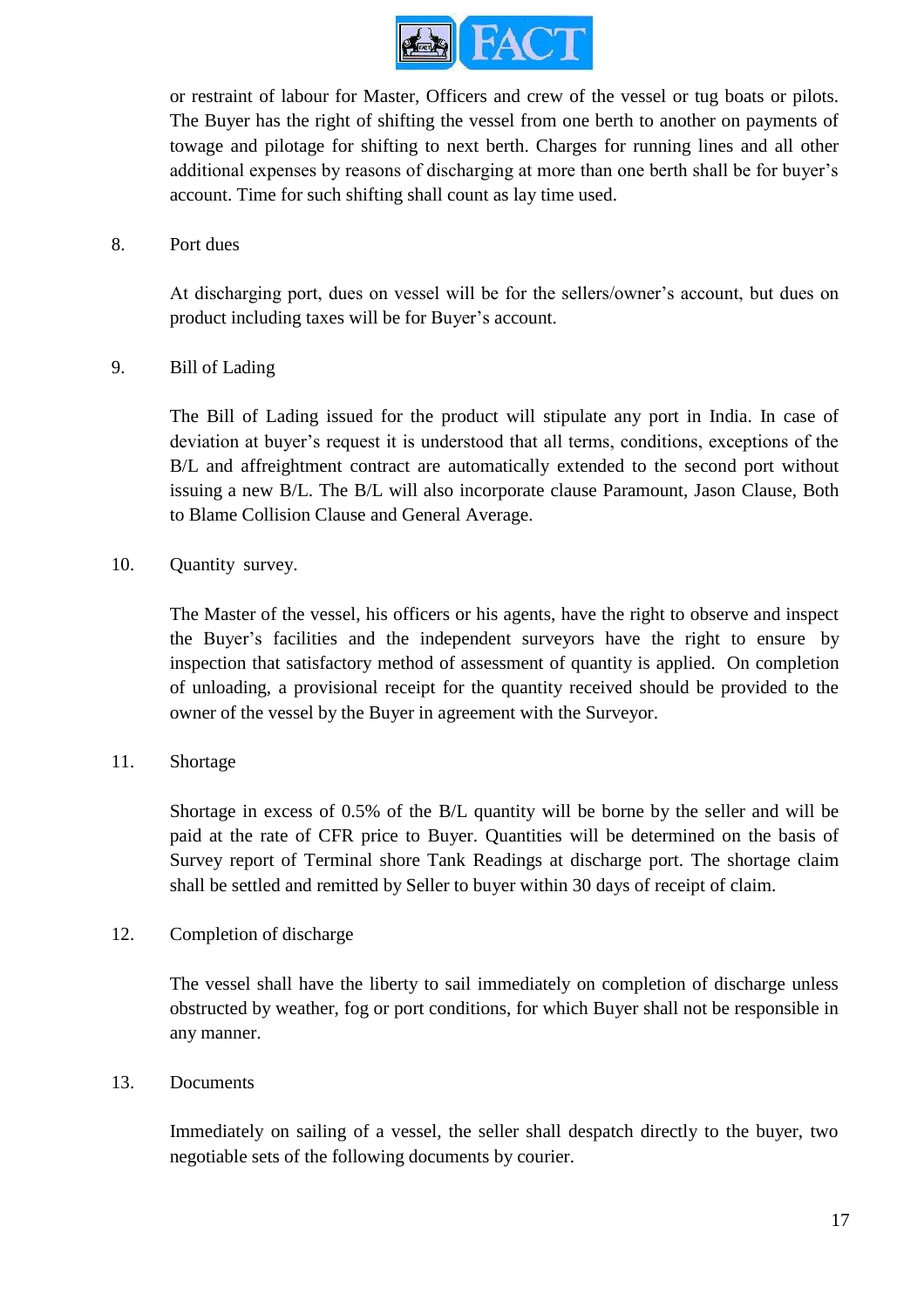

- a) Two of the three negotiable copies of clean Bill of lading in long term from marked "Freight pre-paid" and seven copies of non-negotiable B/L.
- b) Seven copies of the certified commercial invoices.
- c) Certificate of Origin 7 copies
- d) Analytical Report 7 copies
- e) Survey Report 7 copies.
- f) A copy of signed charter party.

\*\*\*\*\*\*\*\*\*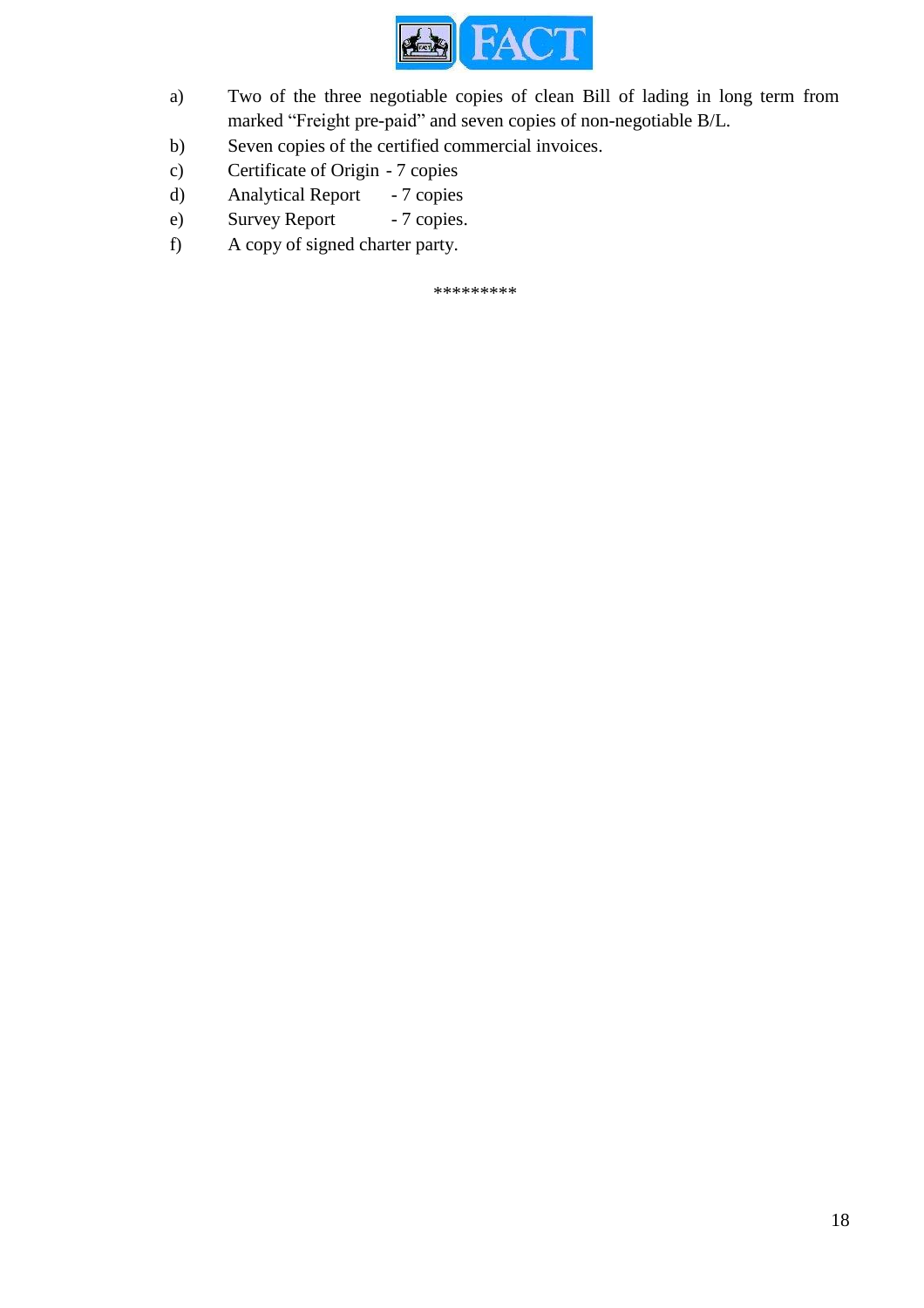

#### **ANNEXURE IV**

# **LIST OF FACT APPROVED BANKERS FOR BANK GUARANTEE:**

Please note that all bank guarantees against the above-referred enquiry shall be issued and confirmed by the banks approved by FACT. The list of banks approved by FACT is attached.

## A) STATE BANK OF INDIA

- B) NATIONALISED BANKS:
	- 1. Allahabad Bank,
	- 2. Andhra Bank,
	- 3. Bank of Baroda,
	- 4. Bank of India,
	- 5. Bank of Maharashtra,
	- 6. Canara Bank,
	- 7. Central Bank of India,
	- 8. Corporation Bank,
	- 9. Indian Bank,
	- 10. Indian Overseas Bank,
	- 11. Oriental Bank of Commerce,
	- 12. Punjab & Sind Bank,
	- 13. Punjab National Bank,
	- 14. Syndicate Bank,
	- 15. UCO Bank,
	- 16. Union Bank of India,
	- 17. United Bank of India,
- C) OTHER BANKS:
	- 1. Bank of Rajasthan Limited,
	- 2. Catholic Syrian Bank Limited
	- 3. Kotak Mahindra bank Ltd.,
	- 4. South Indian Bank Ltd.,
	- 5. Tamilnad Merchantile Bank Ltd.,
	- 6. The Federal Bank Ltd.,
	- 7. The Jammu & Kashmir bank Limited,
	- 8. The Karnatka Bank Limited,
- D) PRIVATE SECTOR BANKS:
	- 1. Axis Bank Ltd.,
	- 2. Housing Development Finance Corporation Ltd., (HDFC)
	- 3. ICICI Bank Limited,
	- 4. IDBI Bank Limited,

Note: If the Bank Guarantee is issued by a bank outside India, a counter guarantee from an Indian nationalized/ scheduled bank in India shall be submitted.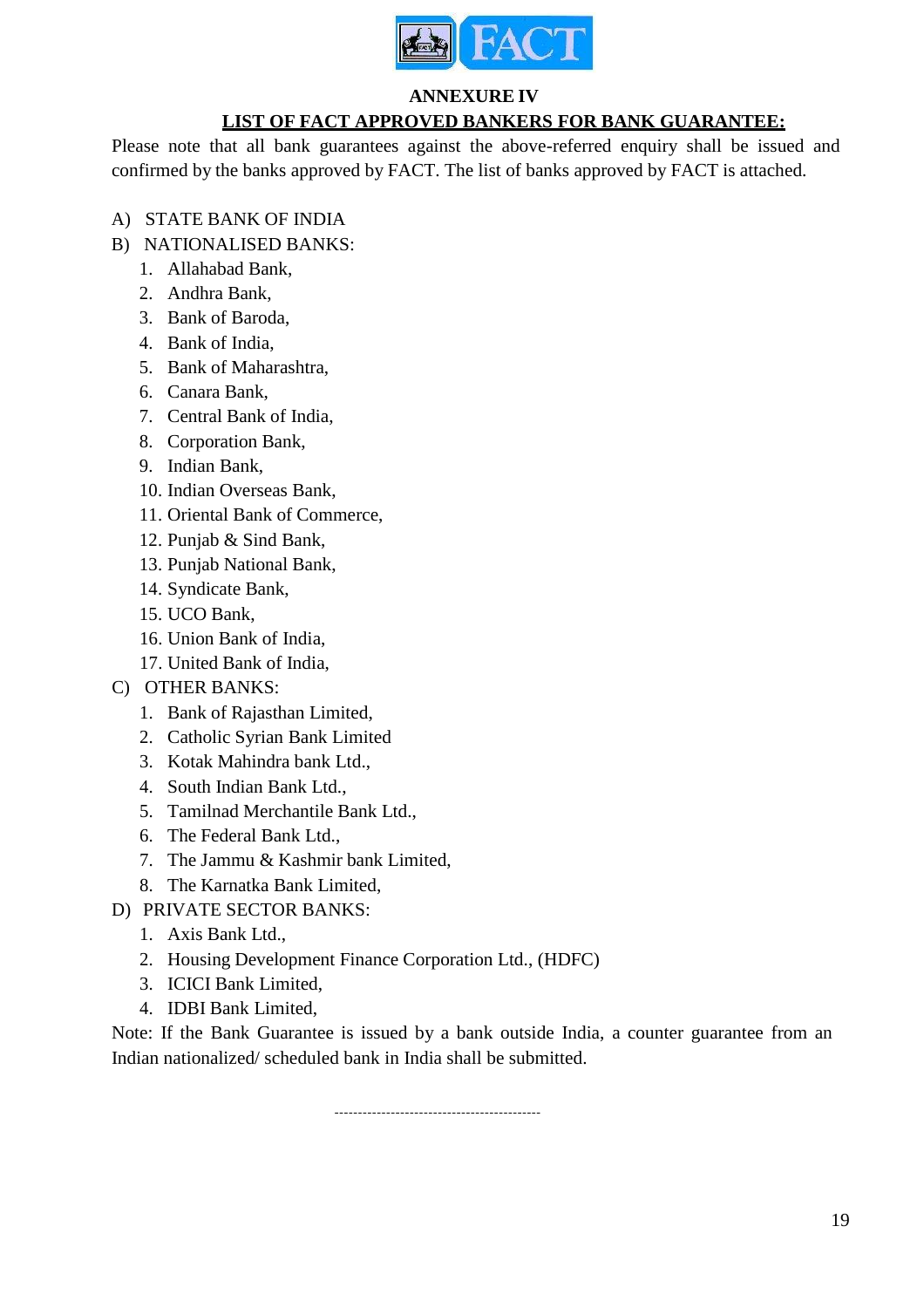

#### **ANNEXURE V**

#### **Bid-Security Declaration**

#### To: DGM(Mat)RM II FACT-PD Admin building- UDYOGAMANDAL- 683501

Reference: (1) Enquiry No.\_\_\_\_\_\_\_\_\_\_\_\_\_\_\_\_\_\_of FACT. (2) Our Bid No. \_\_\_\_\_\_\_\_\_\_\_\_\_\_\_\_\_ dt.

1/We , .………………………………………………………………………... irrevocably declare as under:

I/We understand that, as per Clause ……….of Tender/bid conditions, bids must be supported by a Bid Security Declaration in lieu of Earnest Money Deposit.

I/We hereby accept that I/We may be disqualified from bidding for any contract with you for a period of **Three years** from the date of disqualification as may be notified by you (without prejudice to FACT's rights to claim damages or any other legal recourse ) if,

- 1) I am /We are in a breach of any of the obligations under the bid conditions,
- 2) I/We have withdrawn or unilaterally modified/amended/revised, my/our Bid during the bid validity period specified in the form of Bid or extended period, if any.
- 3) On acceptance of our bid by FACT, I/we failed to deposit the prescribed Security Deposit or fails to execute the agreement or fails to commence the execution of the work in accordance with the terms and conditions and within the specified time.

Signature:

.

Name & designation of the authorized person signing the Bid-Securing Declaration Form:

Duly authorized to sign the bid for and on behalf of: \_\_\_\_\_\_\_\_\_\_\_\_\_\_\_\_\_\_\_\_\_\_\_\_\_\_\_ (complete name of Bidder)

Dated on \_\_\_\_\_\_\_\_\_\_\_\_ day of \_\_\_\_\_\_\_\_\_\_\_\_\_\_\_\_ month, \_\_\_\_\_\_\_ year.

(Note: In case of a Joint Venture, the Bid Security Declaration must be in the name of all partners to the Joint Venture that submits the bid).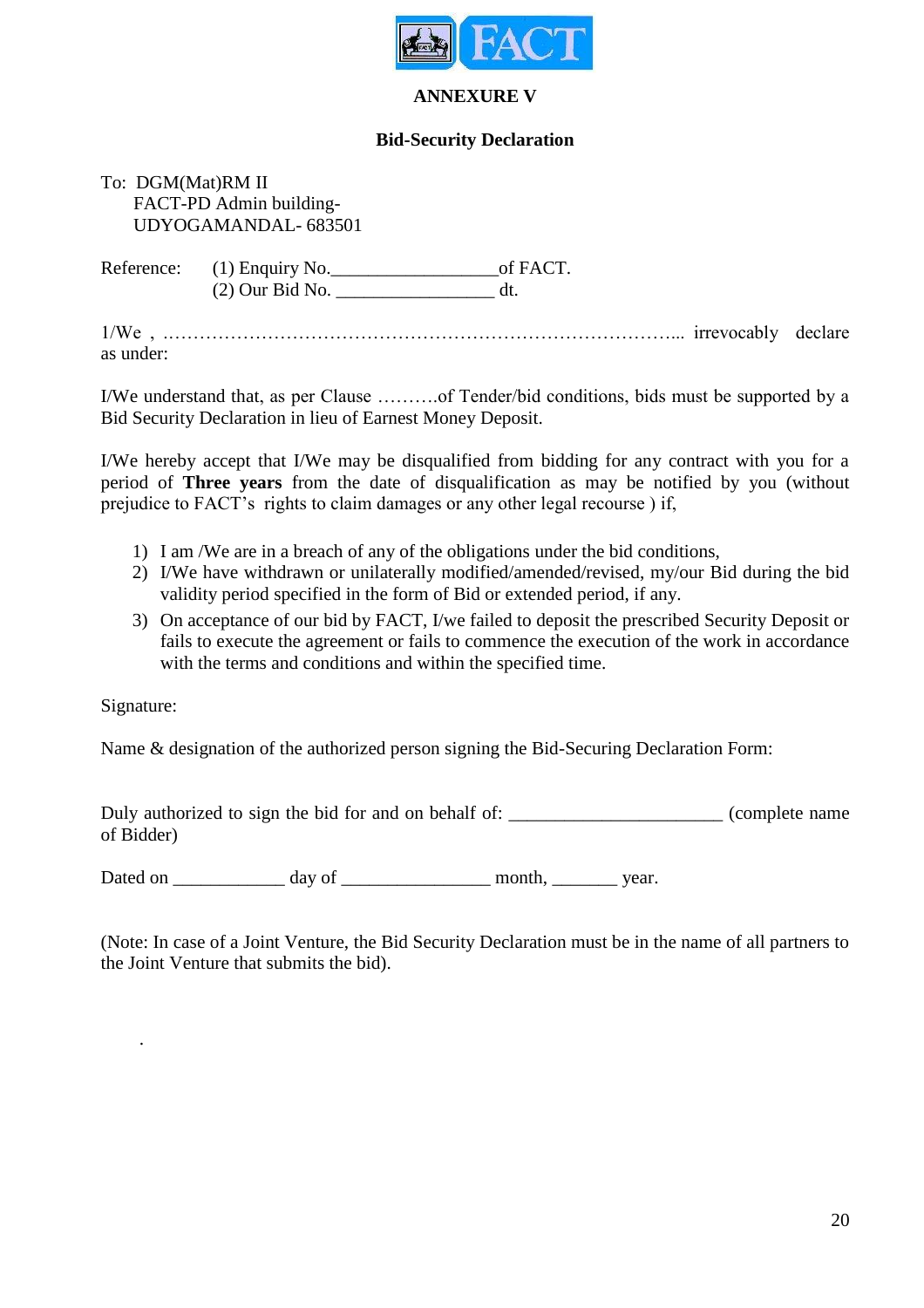

#### **ANNEXURE VI**

# **PROFORMA OF BANK GUARANTEE IN LIEU OF SECURITY DEPOSIT (PERFORMANCE GUARANTEE BOND)**

**(To be obtained from a Nationalized / Scheduled Bank on Stamp Paper of Rs. 100/-).**

The Fertilisers and Chemicals Travancore Limited, Udyogamandal P.O. Cochin - 683 501

WHEREAS FACT - Head Office, a Division of Fertilisers and Chemicals Travancore Limited, Udyogamandal P.O. Kerala (hereinafter called referred to as the Company) has placed a Purchase Order No...................dated...........with M/s................................................... hereinafter called the supplier) for the supply of .............................and whereas it is one of the conditions of the said purchase order that the Supplier shall either remit a sum of USD ............(US Dollars.............................only) or furnish a Bank Guarantee for USD............. (US Dollars ...............................only)as security deposit for the due fulfillment of the said purchase order by the said Supplier.

In consideration of the Company having agreed to accept a Bank Guarantee from us towards such security deposit in lieu of the cash deposit in accordance with the terms and conditions of the above purchase order, we.................. the Bank (hereinafter referred to as the Bank) do hereby undertake to pay the Company merely on demand any sum or sums from time to time demanded by the Company up to a maximum of USD...... (US Dollars............. only) being the amount of the security deposit against any loss or damage caused to or suffered by or would be caused to or suffered by the Company by reason of any breach by the said Supplier of any of the terms and conditions contained in the said purchase order.

We, the said Bank, do hereby undertake to pay the amount so demanded by the Company without any demur merely on a demand from the Company stating that the amount claimed is due by way of loss or damage caused to or suffered or would be caused to or suffered by the Company by reason of breach by the said Supplier of any of the terms and conditions contained in the said contract. Any such demand made on the Bank shall be conclusive as regards the amount due and payable by the Bank under this guarantee.

We undertake to pay to the Company any money so demanded notwithstanding any dispute or disputes raised by the said Supplier in any suit or proceeding pending before any court or Tribunal relating thereto our liability under this being absolute and unequivocal.

The payment so made by us under this Guarantee shall be a valid discharge of our liability for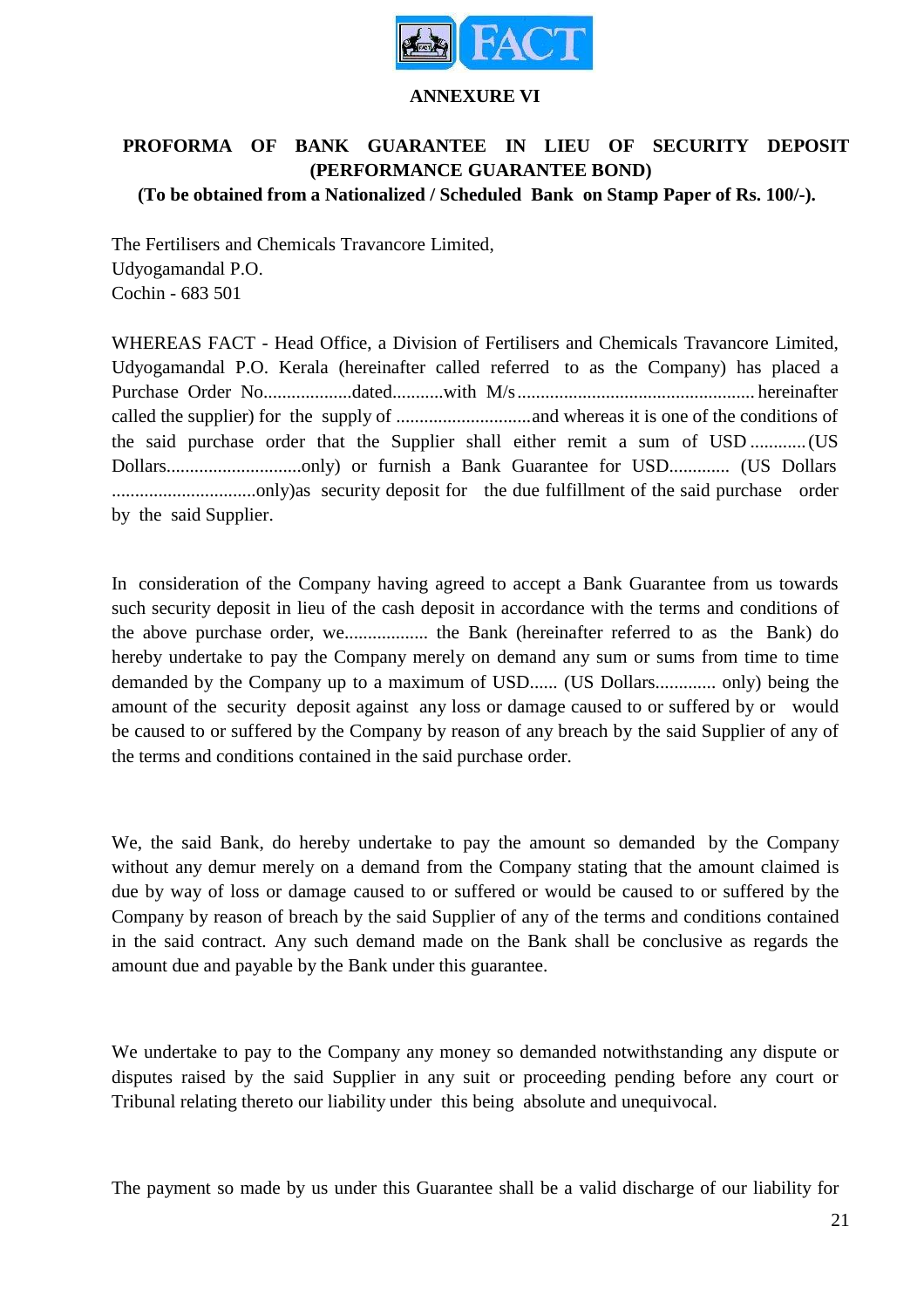

payment thereunder and the said Supplier shall have no claim against us for making such payment.

We .............................further agree that the guarantee herein contained shall remain in full force

and effect during the period that would be taken for the performance of the said contract and that it shall continue to be enforceable till all the dues of the Company under or by virtue of the said contract have been fully paid and its claim satisfied or discharged or till the Company certifies that the terms and conditions of the said contract have been fully and properly carried out by the said Supplier and accordingly discharges this guarantee.

We .............................. further agree with the said Company that they shall have the fullest liberty without our consent and without affecting in any manner our obligations hereunder to vary any of the terms and conditions of the said contract or to extend time of performance by the

said Supplier or to postpone for any time and from time to time any of the powers exercisable by it against the seller and either to enforce or forebear from enforcing any of the terms and conditions governing the said contract or securities available to the Company and the said Bank shall not be released from its liability under these presents by any exercise by the Company of the liberty with reference to the matters aforesaid or by reason of time being given to the said Supplier or any other forbearance, act or omission on the part of the Company or any indulgence by the Company to the said Supplier or any other matter or thing whatsoever which under the law relating to sureties, but for this provision, have the effect of so relieving us.

This guarantee shall not be effected by any change in the constitution of the Bank or the Company or the said Supplier nor shall this guarantee be affected by any change in the constitution of the Company or the said Supplier by absorption with any other body or corporation and this guarantee shall be available to or enforceable by such body or corporation.

Our guarantee shall remain in force until ................. Unless a claim or demand is made within six

months after the expiry of the above date, all the Company's rights under the guarantee shall be deemed as waived/forfeited and we shall be relieved and discharged from all liabilities thereunder. Notwithstanding anything contained hereinbefore, our liability under this guarantee shall be limited to an amount not exceeding USD............ (US Dollars............................only).

Any notice by way of request, demand or otherwise hereunder may be sent by post to the Bank addressed as aforesaid and if sent by post, it shall be deemed to have been given at the time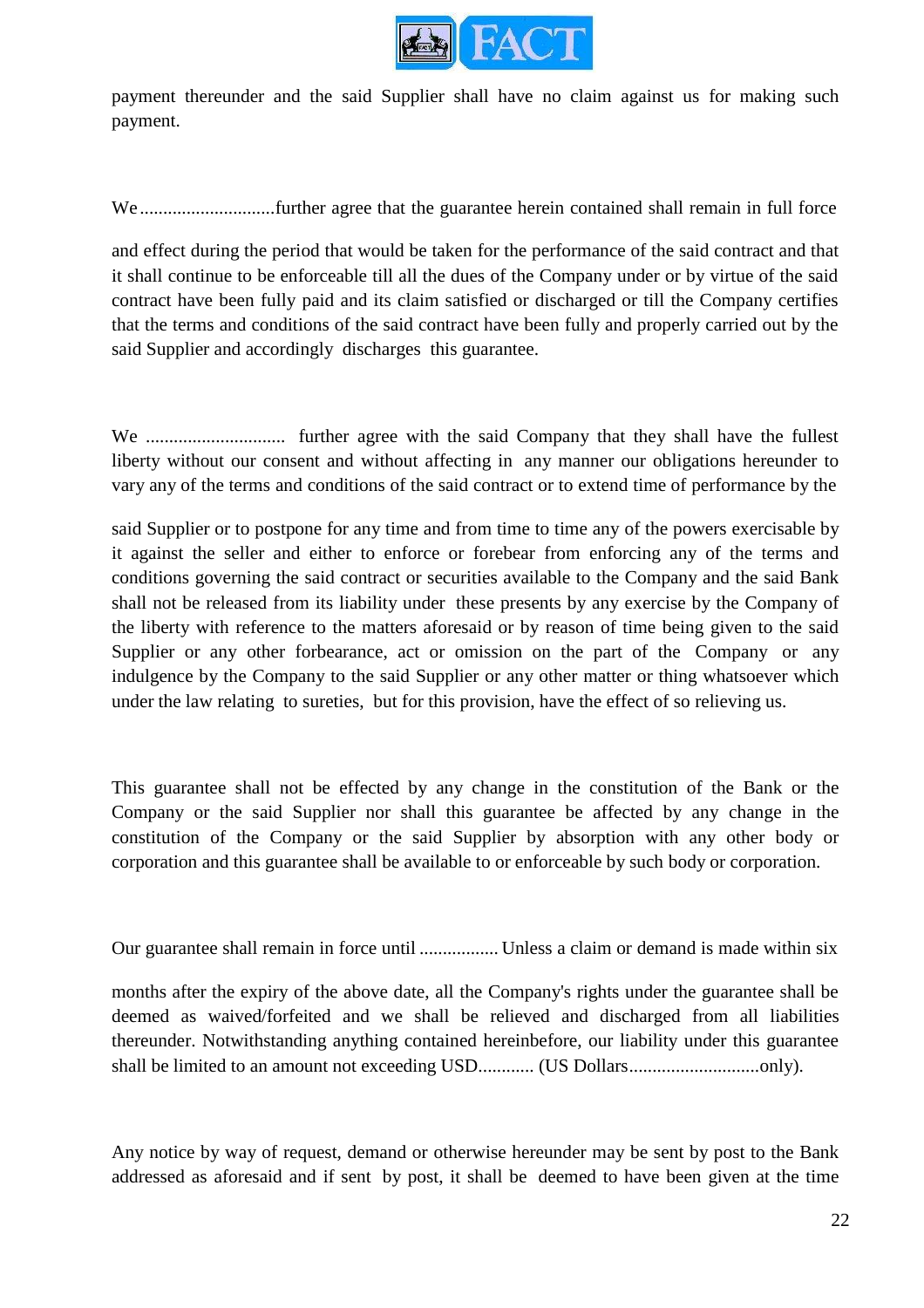

when it would be delivered in due course of post and in proving such notice when given by post, it shall be sufficient to prove that the envelope containing the notice was posted and certificate signed by an officer of the Company that the envelope was so posted shall be conclusive.

Disputes/differences, if any, relating to or arising out of this Bank Guarantee, shall be settled by courts having jurisdiction over Udyogamandal, in Kerala State, India, where the registered office of the company is situated and no other court shall have jurisdiction in the matter.

We .............................................. Bank lastly undertake not to revoke this guarantee during its currency except with the previous consent of FACT in writing.

Dated this ......... day of ................... Two thousand …..

For (Name of Bank) :

Authorised Official : Name : Designation :

Place:

Full address of the Branch issuing this guarantee.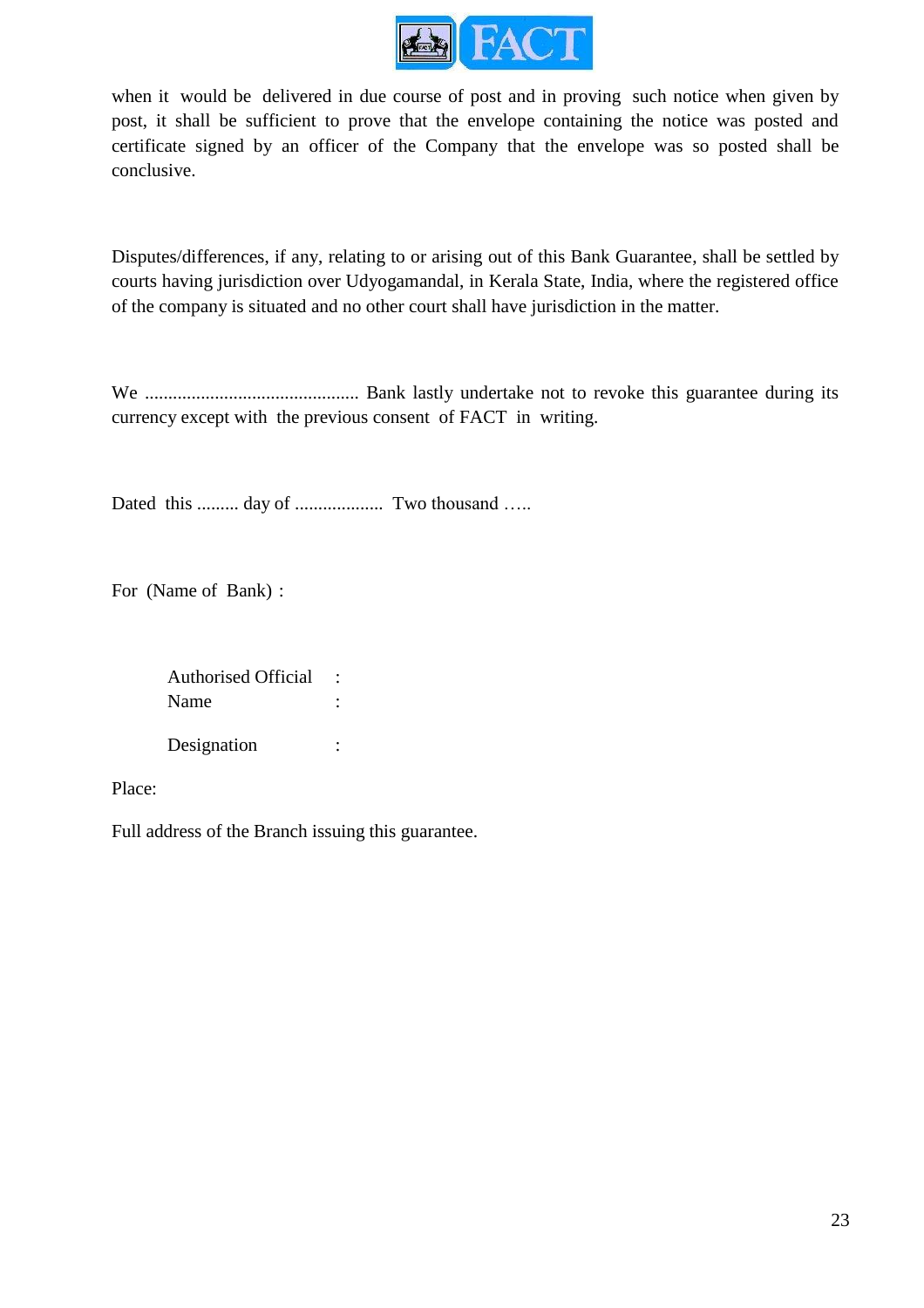

#### **ANNEXURE VII**

#### **(To be executed on ₹ 500/- Non-judicial Stamp Paper) INTEGRITY PACT**

#### **Between**

The Fetilizers and Chemicals Travancore Limited (FACT), a company formed and registered under the Travancore Companies Act IX to 1114 (Companies Act, 2013) and having its registered office at Eloor, Udyogamandal-683501, Kochi, Ernakulam District, Kerala, hereinafter referred to as "The Principal".

# **And**

.................................. hereinafter referredtoas "The Bidder/ Contractor".

#### **Preamble**

The Principal intends to award, under laid down organization procedures, contract/s for .......................... The Principal values full compliance with all relevant laws and regulations, and the principles of economic use of resources, and of fairness / transparency in its relations with its Bidder(s) and or/Contractor(s).

In order to achieve these goals, the Principal will appoint an Internal External Monitor (EIM), who will monitor the tender process and execution of the contact for compliance with the principle mentioned above.

#### **Section 1 - Commitments of the Principal**

(1) The Principal commits itself to take all measures necessary to prevent corruption and to observe the following principles:

a) No employee of the Principal, personally or through family members, will in connection with the tender, or the execution of the contract, demand, take a promise for or accept, for self or third person, any material or immaterial benefit which the person is not legally entitled to.

b) The Principal will, during the tender process, treat all Bidder(s) with equity and reason. The Principal will in particular, before and during the tender process, provide to all Bidder(s) the same information and will not provide to any Bidder(s) confidential / additional information through which the Bidder(s) could obtain an advantage in relation to the tender process or the contract execution.

c) The Principal will exclude from the process all known prejudiced/interested persons.

(2) If the Principal obtains information on the conduct of any of its employees which is a criminal offence under the India Penal Code / Prevention of Corruption Act, or if there be a substantive suspicion in this regard, the Principal will inform the Vigilance Officer and in addition can initiate disciplinary actions.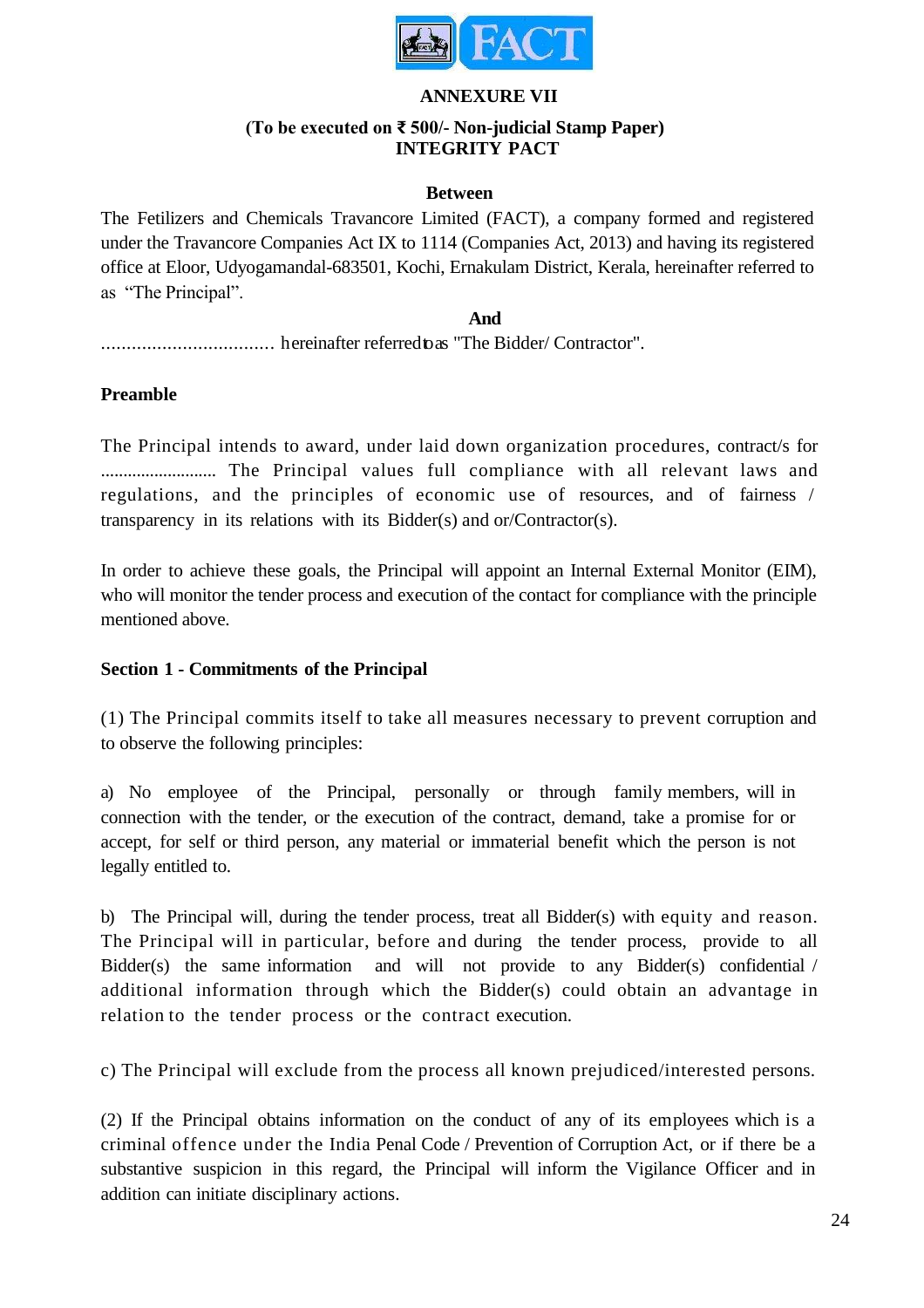

#### **Section 2 - Commitments of the Bidder(s) / Contractor(s)**

(1)The Bidder(s) / Contractor(s) commits themselves to take all measures necessary to prevent corruption. He commits himself to observe the following principles during his participation in the tender process and during the contract execution.

a) The Bidder(s) / Contractor(s) will not, directly or through any other person or firm, offer, promise or give to any of the Principal's employees involved in the tender process or the execution of the contract or to any third person, any material or immaterial benefit which he/she is not legally entitled to, in order to obtain in exchange, any advantage of any kind whatsoever during the tender process or during the execution of the contract.

b) The Bidder(s) / Contractor(s) will not enter with other Bidders into any undisclosed agreement or understanding, whether formal or informal. This applies in particular to prices, specifications, certifications, subsidiary contracts, submission or non-submission of bids or any other actions to restrict competitiveness or to introduce cartelisation in the bidding process.

c) The Bidder(s) / Contractor(s) will not commit any offence under the relevant IPC/PC Act; further the Bidder(s)/Contractor(s) will not use improperly, for purposes of competition or personal gain, or pass on to others, any information or document provided by the Principal as part of the business relationship, regarding plans, technical proposals and business details, including information contained or transmitted electronically.

d) The Bidder(s) / Contractor(s) of foreign origin shall disclose the name and address of the Agent s / Representatives in India, if any. Similarly, The Bidder(s) / Contractor(s) of Indian Nationality shall furnish the name and address of the foreign principals, if any. All the payments made to the India agent/representative have to be in Indian rupees only.

e) The Bidder(s) / Contractor(s) will, when presenting his bid, disclose any and all payments he has made, is committed to, or intends to make to agents, brokers or any other intermediaries in connection with the award of the contract.

(2) The Bidder(s) / Contractor(s) will not instigate third persons to commit offences outlined above or be an accessory to such offences.

#### **Section 3 - Disqualification from tender process and exclusion from future contracts**

If the Bidder(s)/Contractor(s), before award or during the execution of has committed a transgression through a violation of Section 2 above or in any other form such as to put his reliability or credibility in question, the Principal is entitled to disqualify the Bidder(s)/ Contractor(s) from the tender process or to terminate the contract, if already signed, for such reason.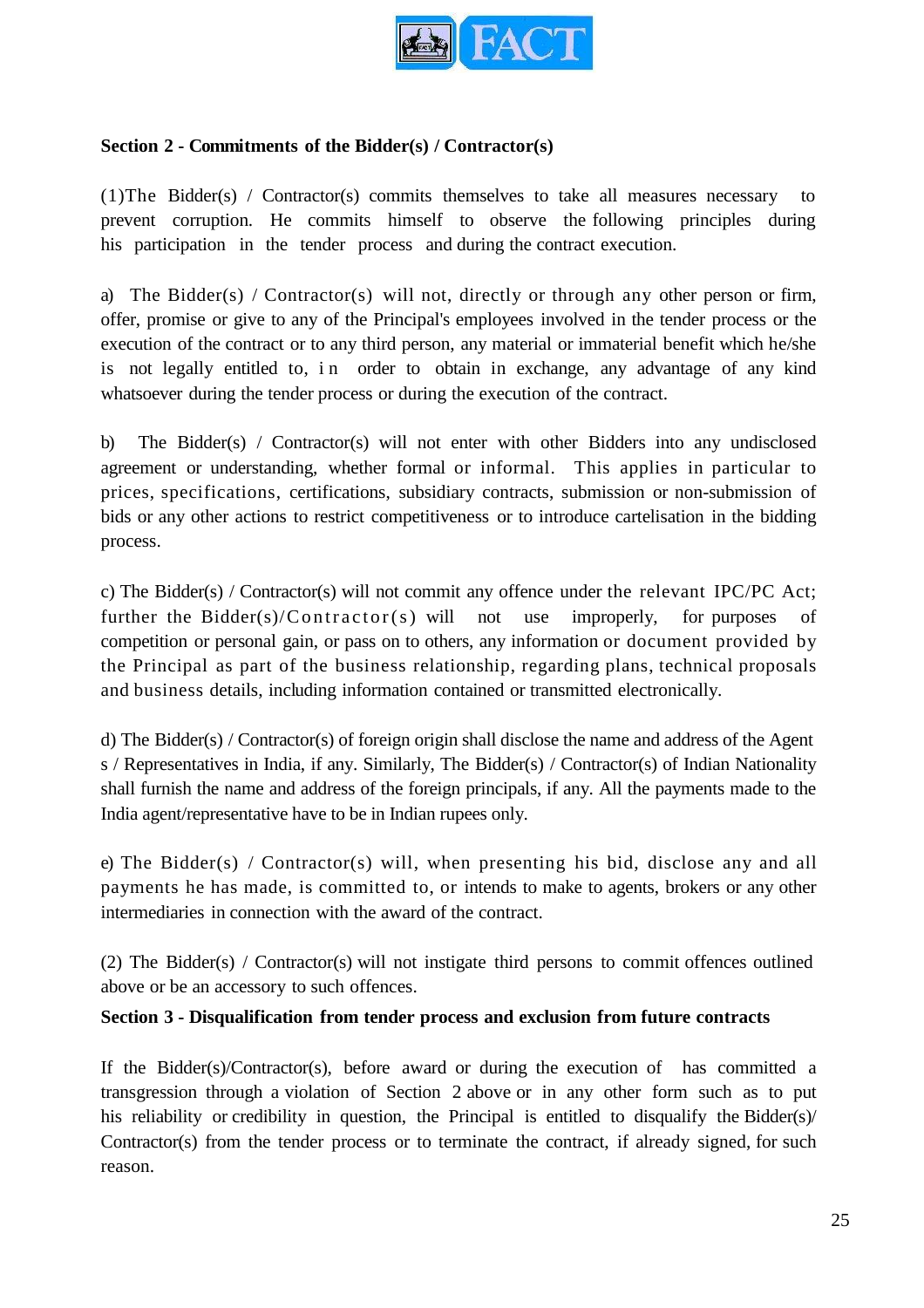

#### **Section 4 - Compensation for Damages**

(1) If the Principal has disqualified the Bidder(s) from the tender process prior to the award according to Section 3, the Principal is entitled to demand and recover the damages equivalent to Earnest Money Deposit/Bid Security.

(2) If the Principal has terminated the contract according to Section 3, or if the Principal is entitled to terminate the contract according to Section 3, the Principal shall be entitled to demand and recover from the Contractor l iquidated damages of the contract value or the amount equivalent to Performance Bank Guarantee.

#### **Section 5 - Previous Transgression**

(1) The Bidder declares that no previous transgression occurred in the last 3 years with any other Company in India conforming to the anti-corruption approach including Public Sector Enterprise in India that could justify his exclusion from the tender process.

(2) If the Bidder makes incorrect statement on this subject, he can be disqualified from the tender process and appropriate action can be taken including termination of contract, if already awarded, for such reason.

#### **Section 6 - Equal treatment of all Bidders / Contractors / Subcontractors**

(1)The Bidder(s)/Contractor(s) undertakes(s) to demand from all subcontractors a commitment in conformity with this Integrity Pact, and to submit it to the Principal before contract signing.

(2) The Principal will enter into agreements with identical conditions as this one with all Bidders, Contractors/Suppliers and Subcontractors.

(3) The Principal will disqualify from the tender process all Bidders who do not sign this Pact or violate its provisions.

# **Section 7 – Criminal charges against violating Bidder(s) / Contractor(s) /Subcontractor(s)**

If the Principal obtains knowledge of conduct of a Bidder, Contractor or Subcontractor, or of an employee or a representative or an associate of a Bidder, Contractor, or Subcontractor which constitutes corruption, or if the Principal has substantive suspicion in this regard, the Principal will inform the same to the Chief Vigilance Officer.

#### **Section 8 - Independent External Monitor/Monitors**

(1)The Principal appoints competent and credible Independent External Monitor for this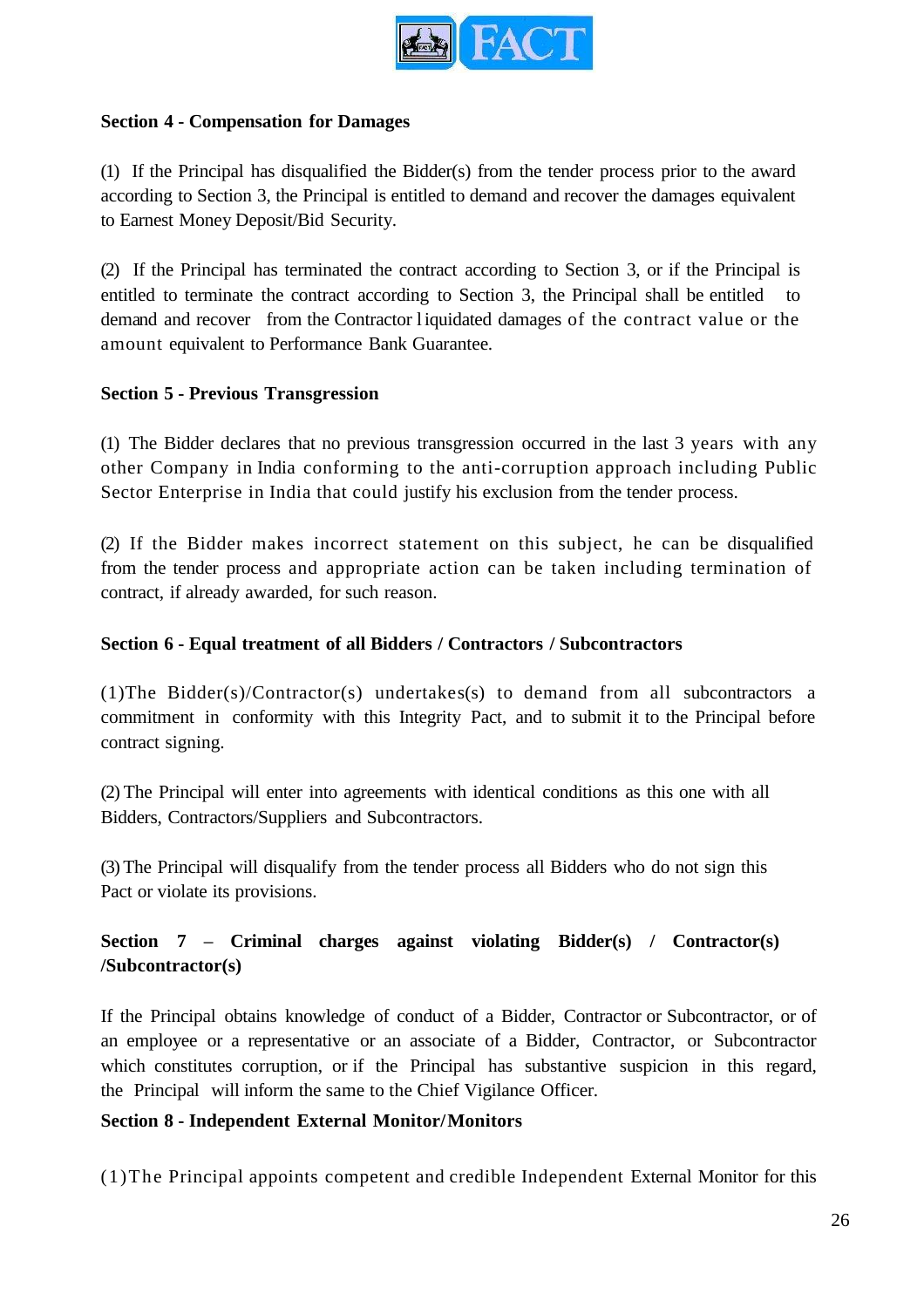

Pact. The task of the Monitor is to review independently and objectively, whether and to what extent the parties comply with the obligations under this agreement.

(2) The Monitor is not subject to instructions by the representatives of the parties and performs his functions neutrally and independently. It will be obligatory for him to treat the obligations and document of the Bidder(s)/Contractor(s) as confidential. He reports to the Chairperson and managing Director, FACT.

(3) The Bidder(s)/Contractor(s) accepts that the Monitor has the right to access without restriction to all Project documentation of the Principal including that provided by the Contractor. The Contractor will also grant the Monitor, upon his request and demonstration of a valid interest, unrestricted and unconditional access to this project documentation. The same is applicable to Subcontractors. The Monitor is under contractual obligation to treat the information and documents of the Bidder(s)/Contractor(s)/ Subcontractor(s) with confidentially.

(4)The Principal will provide to the Monitor sufficient information about all meetings among the parties related to the Project provided such meetings could have an impact on the contractual relations between the Principal and the Contractor. The parties offer to the Monitor the option to participate in such meetings.

(5)As soon as the Monitor notices, or believes to notice, a violation of this agreement, he will so inform the Management of the Principal and request the Management to discontinue or to take corrective action, or to take other relevant action. The Monitor can in this regard submit non-binding recommendation. Beyond this, the Monitor has no right to demand from the parties that they act in a specific manner, refrain from action or tolerate action.

(6) The Monitor will submit a written report to the Chairman and Managing Director, FACT within 8 to 10 weeks from the date of reference or intimation to him by the Principal and, should the occasion arise, submit proposals for correcting problematic situations.

(7) Monitor shall be entitled to compensation on the same terms as being extended to / provided to Independent Director on FACT Board.

(8) If the M o n i t o r has reported to the Chairman and Managing Director, FACT, a substantiated suspicion of an offence under relevant IPC/PC Act, and the Chairman and Managing Director, FACT has not, within reasonable time, taken visible action to proceed against such offence or reported it to the Chief Vigilance Officer, the Monitor may also transmit this information directly to the Central Vigilance Commissioner.

(9)The word 'Monitor' would include both singular and plural.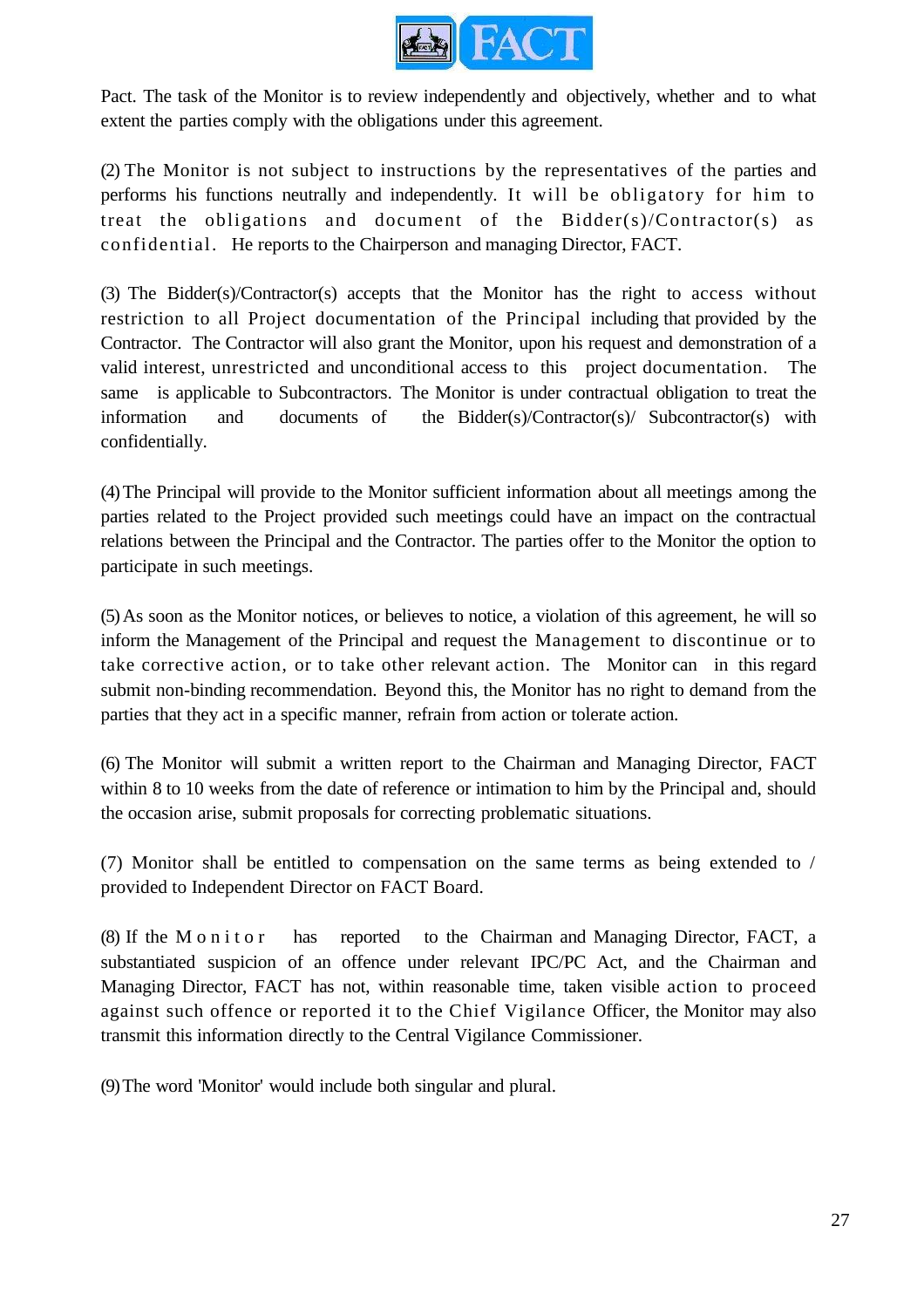

#### **Section 9 - Pact Duration**

This Pact begins when both parties have legally signed it. It expires for the Contractor 12 months after the last payment under the contract, and for all other Bidders 6 months after the contract has been awarded.

If any claim is made / lodged during this time, the same shall be binding and continue to be valid despite the lapse of this pact as specified above, unless it is discharged / determined by the Chairman and Managing Director, FACT

#### **Section 10** - **Other provisions**

**(1)**This agreement is subject to Indian Law. Place of performance and jurisdiction is the Registered Office of the Principal, i.e. Udyogamandal, Kerala.

(2)Changes and supplements as well as termination notices need to be made in writing. Side agreements have not been made.

(3) If the Contractor is a partnership or a consortium, this agreement must be signed by all partners or consortium members.

(4) Should one or several provisions of this agreement turn out to be invalid, the remainder of this agreement remains valid. In this case, the parties will strive to come to an agreement to their original intentions.

(5) The Bidder / Contractor signing this "Integrity Pact" shall not approach the court while representing the matters to IEMs and he/she shall wait their decisions in this matter.

(For  $&$  On behalf of the Principal) For  $&$  On behalf of Bidder(s)/Contractor(s) (Office Seal) (Office Seal)

Place: Date:

Witness 1: Witness 2: (Name & Address)…................. (Name & Address)…................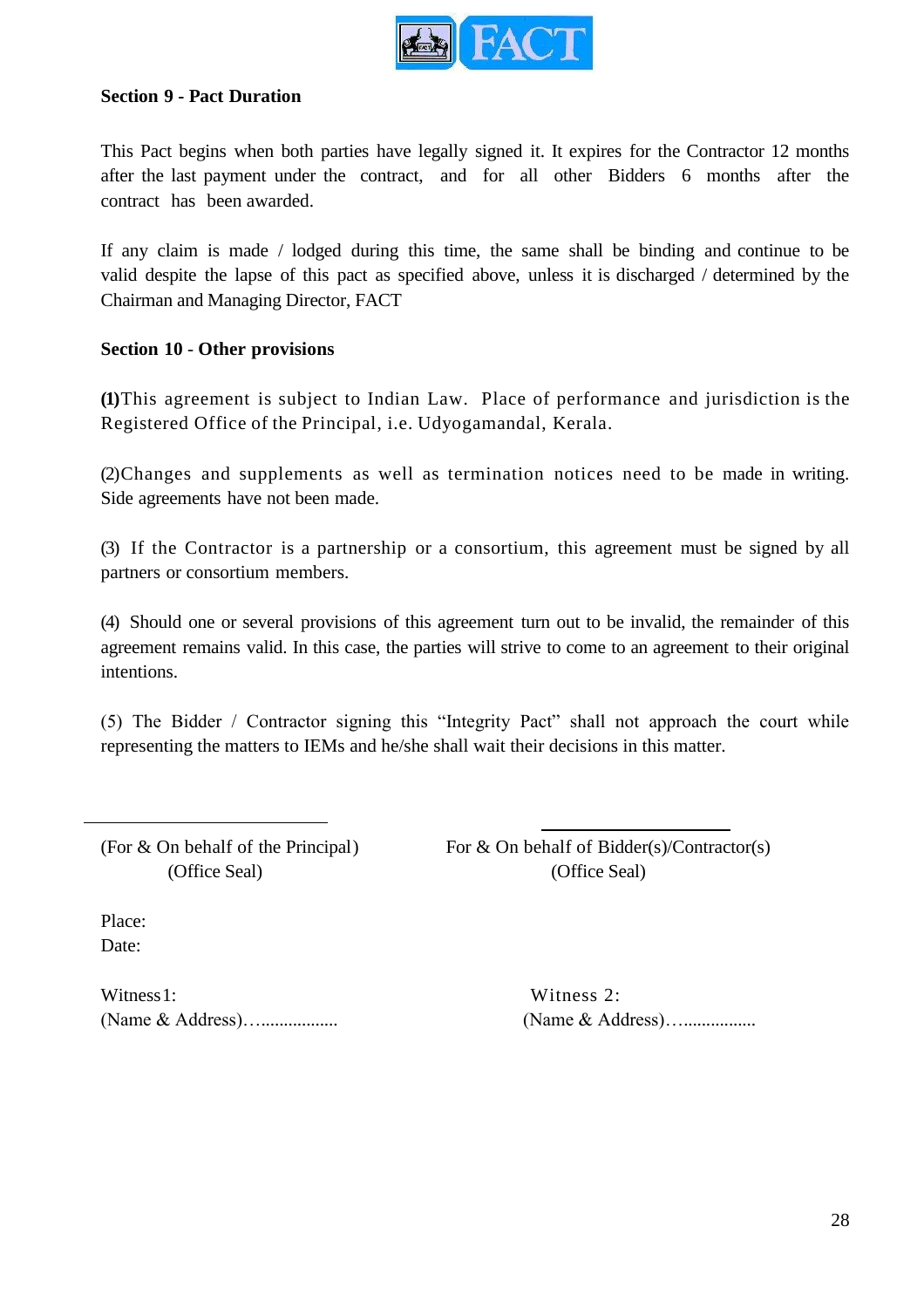

#### **Annexure VIII**

# **QUESTIONNAIRE FOR PRE-QUALIFICATION OF VENDORS FOR SUPPLY OF AMMONIA**

Description To be filled in by vendor

- 1.1.0 Name of the vendor
- 1.2.0 Full address with PIN code
- 1.3.0 Telephone Numbers
- 1.4.0 E-mail ID
- 1.5.0 Fax Numbers
- 1.6.0 Contact Person(s)
- 2.0.0 **Company Particulars**:
- 2.1.0 Constitution
- 2.2.0 Country in which company is registered
- 2.3.0 Areas of activity including chartering of vessels
- 2.4.0 Name and address of Bankers

#### 2.5.0 **Financial data**:

- 2.5.1 Sales turn-over for the last three years
- 2.5.2 Profit after tax for the last three years
- 2.5.3 Copy of Audited Balance Sheet/Annual Report for the last three years (Documents to be enclosed)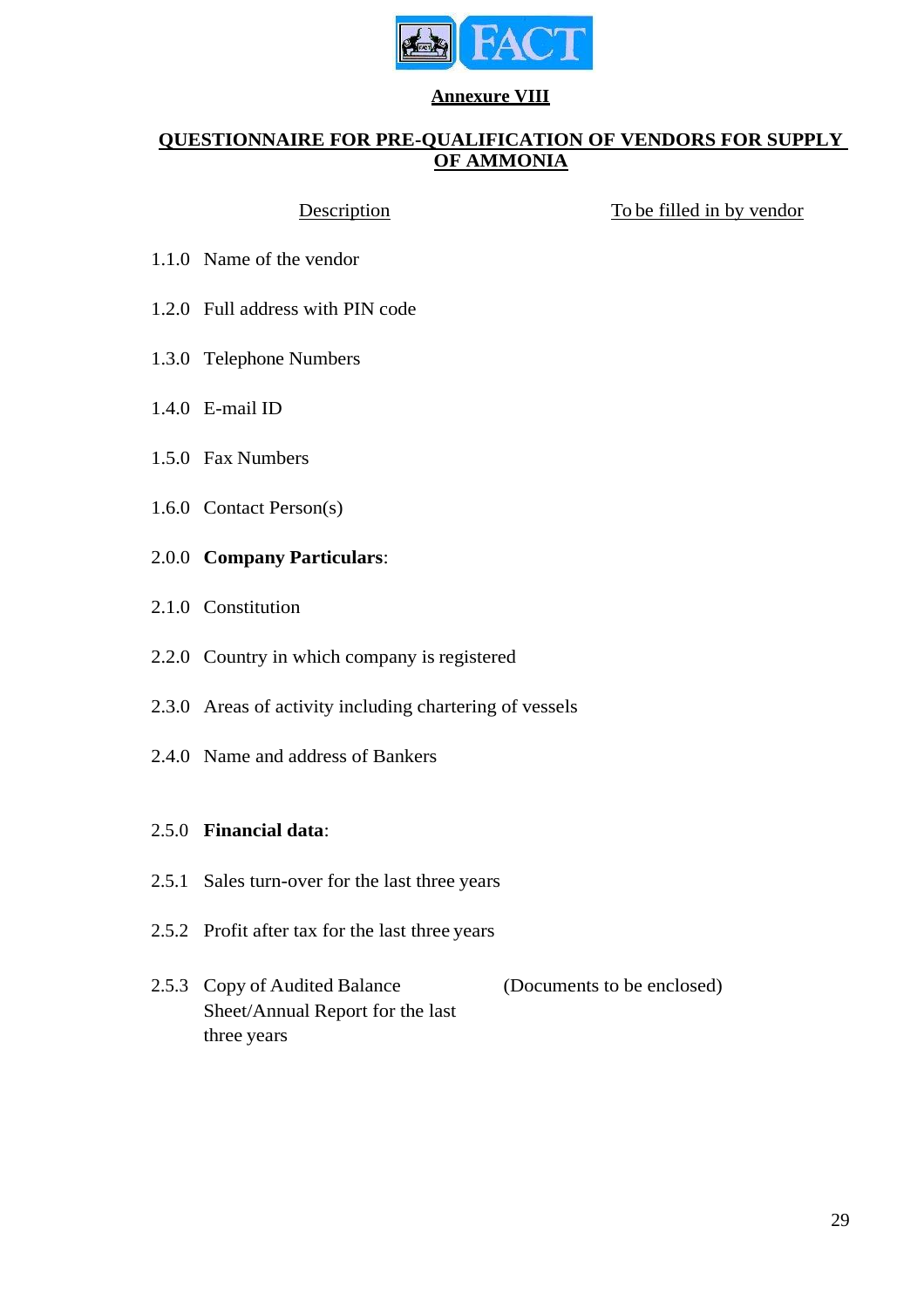

## 3.0.0 **Sourcing particulars:**

3.1.0 Whether Producer/ Trader

#### 3.2.0 **If Producer**:

- 3.2.1 Location of Plant of Producer
- 3.2.2 Annual Production Capacity for Ammonia in each Plant
- 3.2.3 Quality / Analysis Report of Ammonia produced in each Plant duly attested by the Applicant's Authorized Signatory showing parameters of specification required by us as given in **Annexure VIII. (Document to be enclosed)**
- 3.3.0 **If Trader**:
- 3.3.1 Name and address of producer from where Ammonia is proposed to be sourced
- 3.3.2 Annual production capacity of Ammonia in each Plant stated above
- 3.3.3 Certificate(s) issued by the Ammonia Manufacturer's authorized signatory confirming to back up their offer with respect to quality and quantity
- 3.3.4 Copy of Analysis Report of Ammonia produced in each Plant showing parameters of specification as given in **Annexure A,** duly attested by the Manufacturer's authorized signatory

(Document to be enclosed)

(Documents to be enclosed)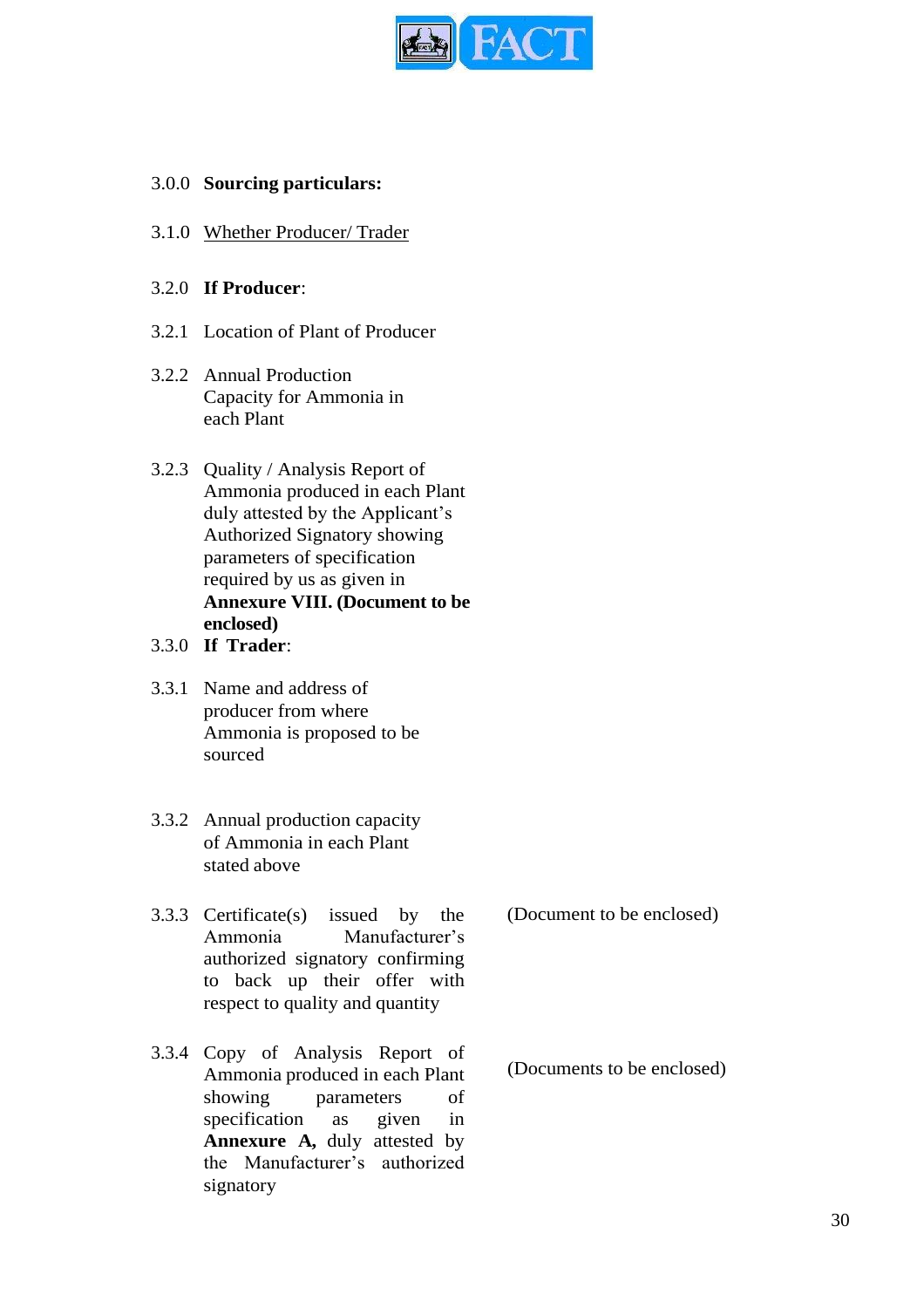

- **4.0.0 Loading Port(s) details:**
- **4.1.0 Name(s) of the loading port(s)**
- **4.2.0 Loading rate(s) of the port(s)**
- **4.3.0** Sailing time from port of loading to Cochin
- 5.0.0 Third party inspection agency/ agencies to be involved for certifying quality and quantity at load port
- 6.0.0 Documentary evidence for sale of Ammonia / other cargo as per the pre-qualification criteria requirement in India/abroad for the last three years as on the date ofsubmission of bid.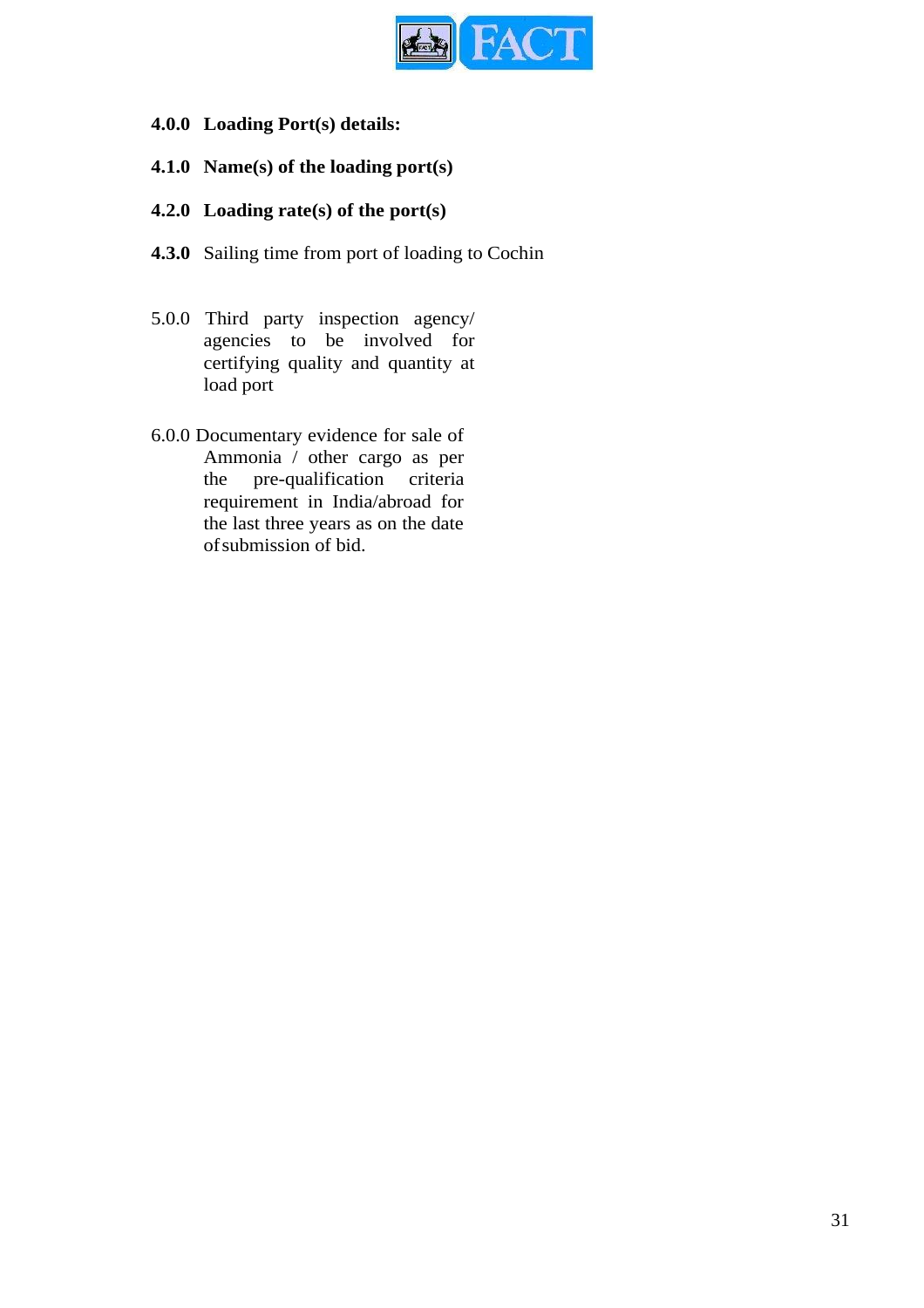

# 7.1.0 Permanent Income Tax Account Number :

#### 7.2.0 GST No. :

#### 8.0.0 **Details of Authorized Signatories**:

| Name | Designation | Signature |
|------|-------------|-----------|
|      |             |           |
|      |             |           |
|      |             |           |
|      |             |           |
|      |             |           |

#### 9.0.0 Any other details:

Place

Signature

Date

Name

Designation (Authorised Signatory)

Seal

#### **Notes**:

- 1.0 All requisite information shall be given in the format with reference to the item specified. Where space is insufficient, additional pages may be added with reference to the related paragraph.
- 2.0 Wherever enclosures are specified in the questionnaire, the same shall be enclosed.
- 3.0 **Annexure – IX** duly completed also shall be enclosed.
- 4.0 FACT reserves the right to verify any of the statements enclosed along with the Pre-qualification documents. Any additional information/ documents required shall also be furnished. False statement shall disqualify the Applicant.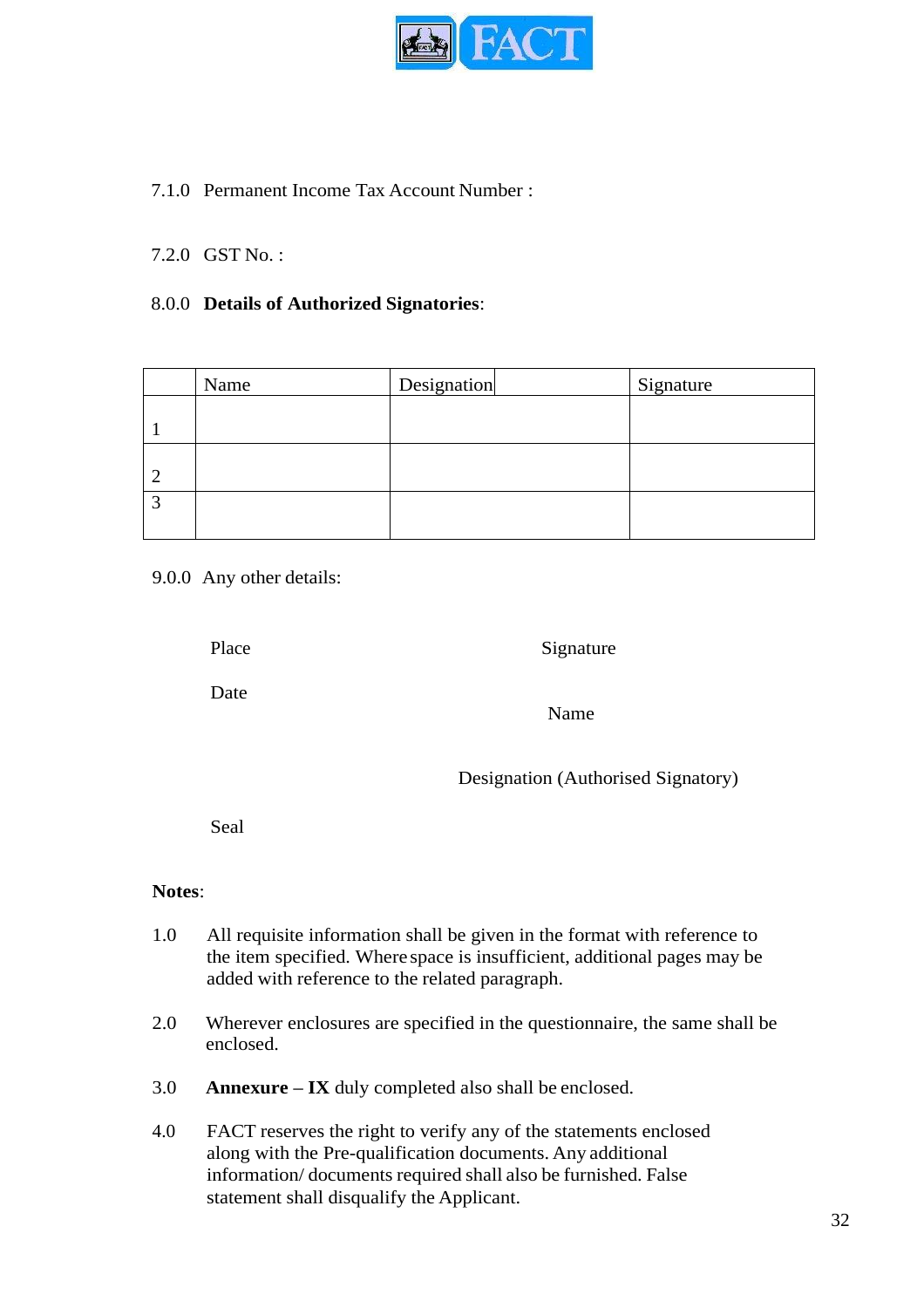

# **Annexure –IX**

# **DETAILS OF SUPPLIES:**

Details of supplies of Ammonia in bulk or other cargo as per the prequalification criteria specified during the last three years as on the date of submission of offer.

| Year      | Purchase   | Descripti | Quantity | Client | Source /              | Date<br>and | Port of   |
|-----------|------------|-----------|----------|--------|-----------------------|-------------|-----------|
|           | Order No./ | on of     | as per   |        | Port<br><sub>of</sub> | Quantity as | Discharge |
|           | Date       | Material  | Purchase |        | Loading               | per Invoice |           |
|           |            |           | Order    |        |                       | /Bill of    |           |
|           |            |           |          |        |                       | Lading      |           |
|           |            |           |          |        |                       |             |           |
| July      |            |           |          |        |                       |             |           |
| 2018 to   |            |           |          |        |                       |             |           |
| June      |            |           |          |        |                       |             |           |
| 2019      |            |           |          |        |                       |             |           |
| July      |            |           |          |        |                       |             |           |
| 2019 to   |            |           |          |        |                       |             |           |
| June      |            |           |          |        |                       |             |           |
| 2020      |            |           |          |        |                       |             |           |
|           |            |           |          |        |                       |             |           |
|           |            |           |          |        |                       |             |           |
| July      |            |           |          |        |                       |             |           |
| $2020$ to |            |           |          |        |                       |             |           |
| June      |            |           |          |        |                       |             |           |
|           |            |           |          |        |                       |             |           |
| 2021      |            |           |          |        |                       |             |           |
|           |            |           |          |        |                       |             |           |
|           |            |           |          |        |                       |             |           |

Note: Major orders executed for any Fertiliser/Public Sector Companies in India shall also be included.

Place Name Date Signature Seal Designation: (Authorized Signatory)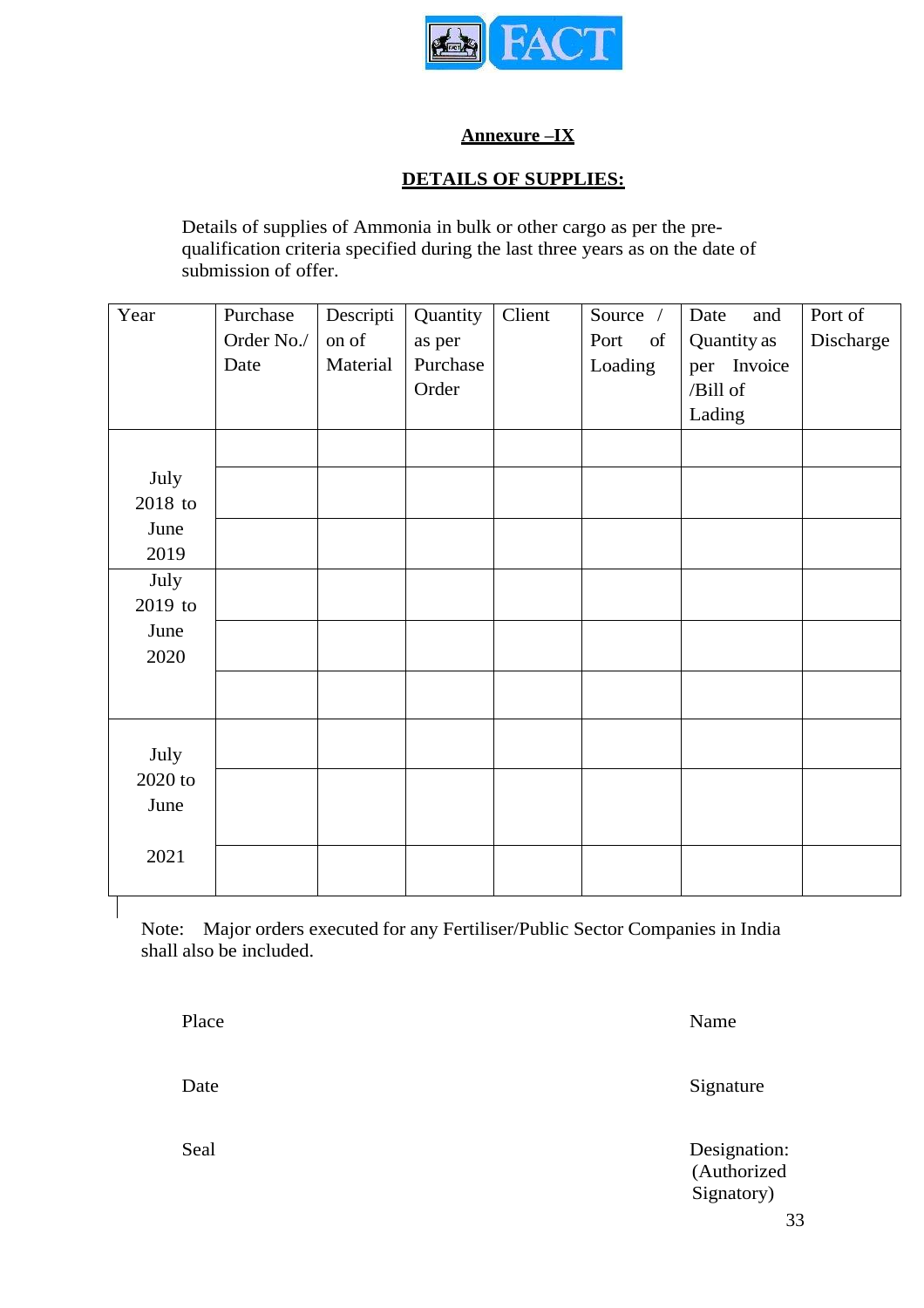

# **Annexure X**

# **Enq. No. MAT-RM-A-155 dated dd/08/2021**

# **UN-PRICED BID FORMAT**

Please do not fill in Rates in this format. Please fill "Quoted/Not quoted" in the blank column provided against each..

| <b>Terms</b>      | <b>Price</b>                               |          |
|-------------------|--------------------------------------------|----------|
|                   | Cash                                       | 180 days |
| <b>CFR Cochin</b> | Quoted / Not Quoted / Not<br>Quoted Quoted |          |

| Arrival laycan at Cochin |  |
|--------------------------|--|
| Offer is valid till      |  |
| GST applicable           |  |

| Name of Authorized Signatory |  |
|------------------------------|--|
| Signature                    |  |
| Date                         |  |

**Note:** 

- **1. Only Ammonia sourced from India is acceptable against this tender.**
- **2. Only Bids from Indian manufacturers / traders are acceptable.**
- **3. Only supply by ships are acceptable.**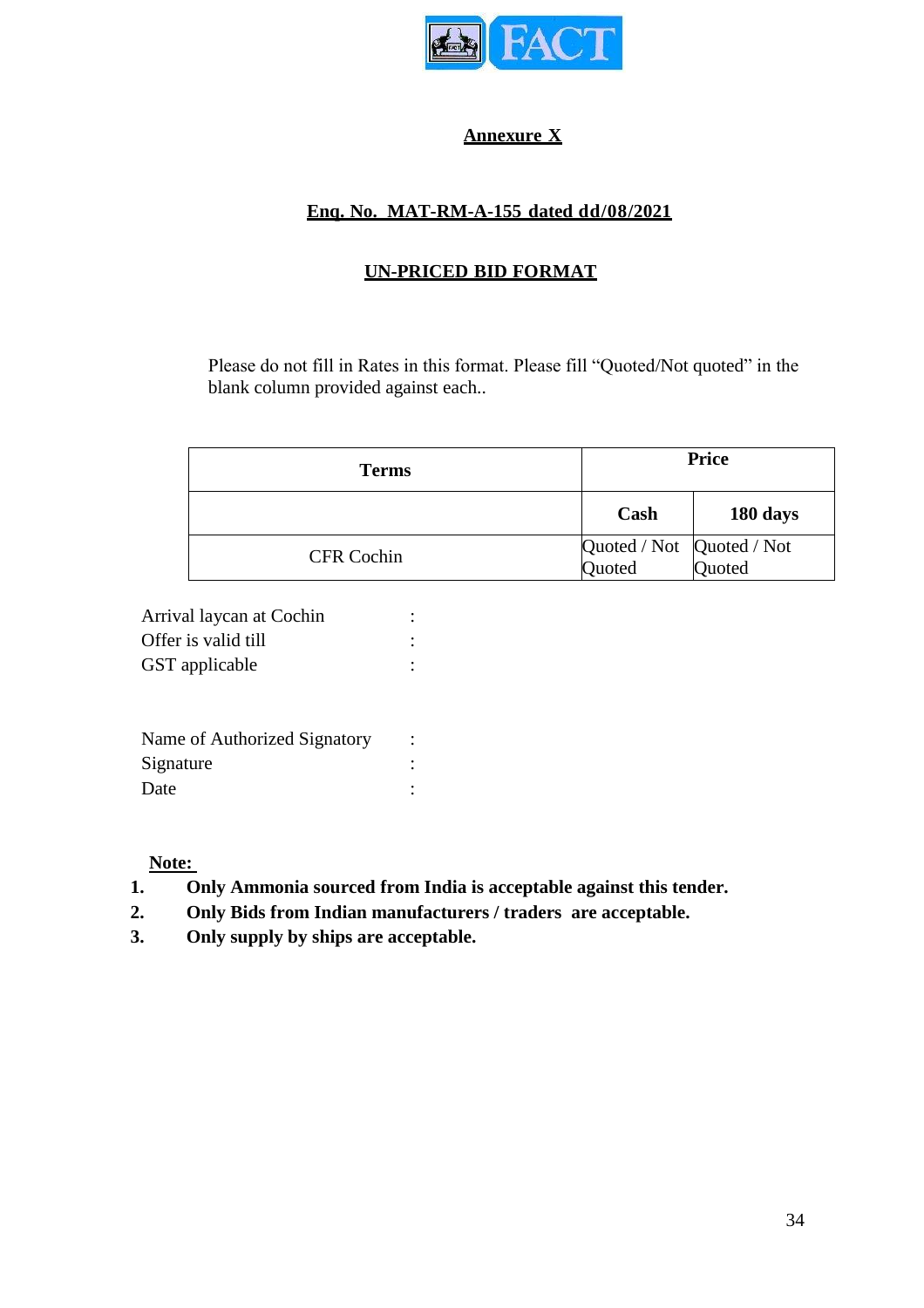

# **Annexure XI**

# **Enq. No. MAT-RM-A-155 dated 07/08/2021**

# **PRICE BID FORMAT**

Prices shall be quoted strictly in the format given below.

| <b>Terms</b>      |      | <b>Price</b> |
|-------------------|------|--------------|
|                   | Cash | 180 days     |
| CFR Cochin<br>[b] |      |              |

| Arrival laycan at Cochin |  |
|--------------------------|--|
| Offer is valid till      |  |
| GST applicable           |  |

| Name of Authorized Signatory<br>Signature<br>Date |  |
|---------------------------------------------------|--|
|                                                   |  |

**Note:** 

- **1. Only Ammonia sourced from India is acceptable against this tender.**
- **2. Only Bids from Indian manufacturers / traders are acceptable.**
- **3. Only supply by ships are acceptable.**